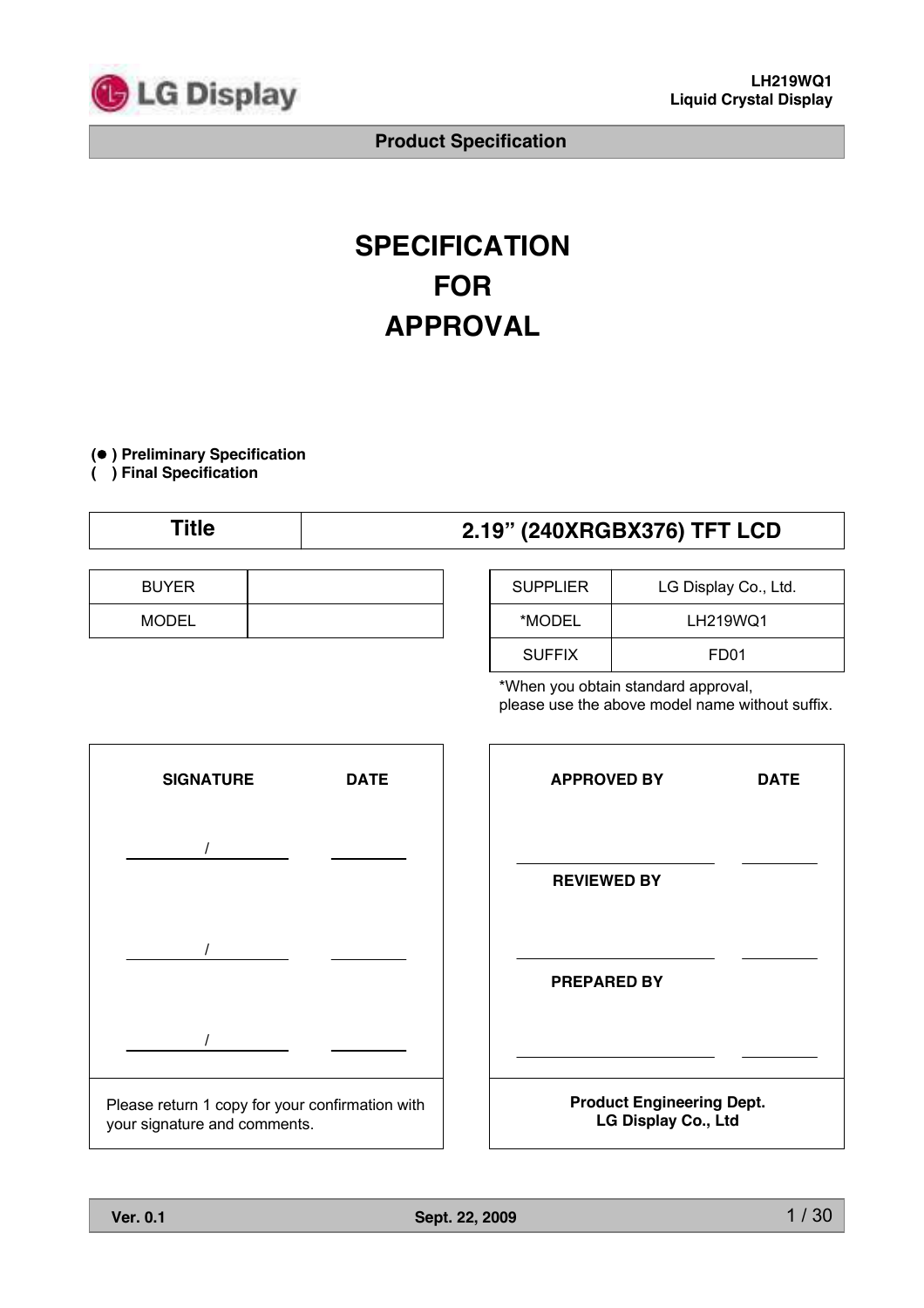

# **CONTENTS**

| <b>No</b>      | <b>ITEM</b>                    | Page           |
|----------------|--------------------------------|----------------|
|                | COVER                          | 0              |
|                | <b>CONTENTS</b>                | 1              |
|                | <b>RECORD OF REVISIONS</b>     | 2,3            |
| 1              | <b>GENERAL DESCRIPTION</b>     | $\overline{4}$ |
| $\overline{2}$ | ABSOLUTE MAXIMUM RATINGS       | 5              |
| 3              | ELECTRICAL SPECIFICATIONS      | 6              |
| 4              | OPTICAL CHARACTERISTICS        | 12             |
| 5              | MECHANICAL CHARACTERISTICS     | 17             |
| 6              | <b>APPLICATION NOTE</b>        | 20             |
| $\overline{7}$ | <b>RELIABLITY</b>              | 26             |
| 8              | <b>PACKING</b>                 | 27             |
| 9              | <b>PRECAUTIONS</b>             | 28             |
| 10             | <b>INTERNATIONAL STANDARDS</b> | 30             |
|                |                                |                |
|                |                                |                |
|                |                                |                |
|                |                                |                |
|                |                                |                |
|                |                                |                |
|                |                                |                |
|                |                                |                |
|                |                                |                |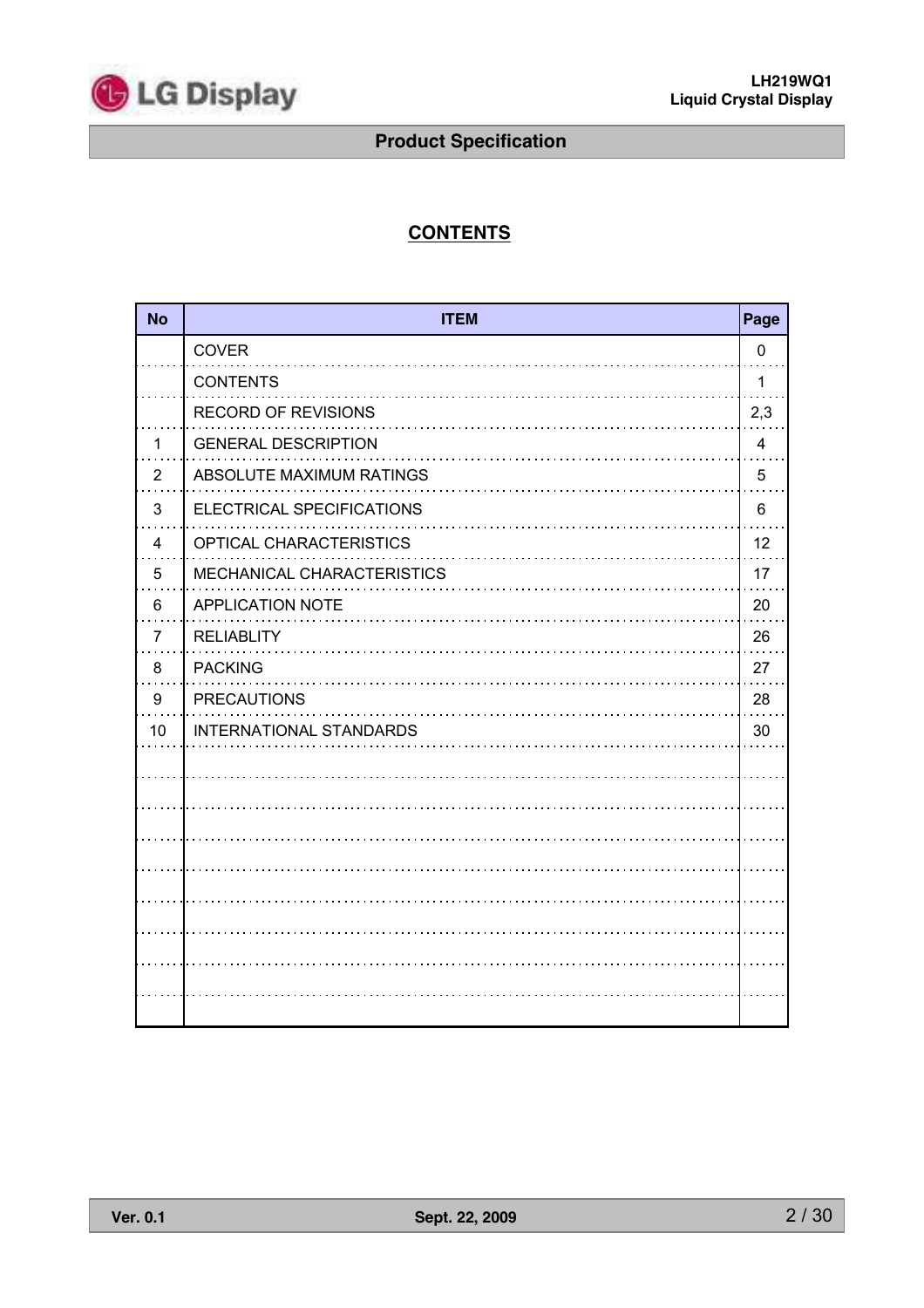

# **RECORD OF REVISIONS**

| <b>Revision No.</b> | <b>Revision Date</b> | Page | <b>Description</b> |
|---------------------|----------------------|------|--------------------|
| $0.0\,$             | Sept. 22, 2009       |      | First draft        |
|                     |                      |      |                    |
|                     |                      |      |                    |
|                     |                      |      |                    |
|                     |                      |      |                    |
|                     |                      |      |                    |
|                     |                      |      |                    |
|                     |                      |      |                    |
|                     |                      |      |                    |
|                     |                      |      |                    |
|                     |                      |      |                    |
|                     |                      |      |                    |
|                     |                      |      |                    |
|                     |                      |      |                    |
|                     |                      |      |                    |
|                     |                      |      |                    |
|                     |                      |      |                    |
|                     |                      |      |                    |
|                     |                      |      |                    |
|                     |                      |      |                    |
|                     |                      |      |                    |
|                     |                      |      |                    |
|                     |                      |      |                    |
|                     |                      |      |                    |
|                     |                      |      |                    |
|                     |                      |      |                    |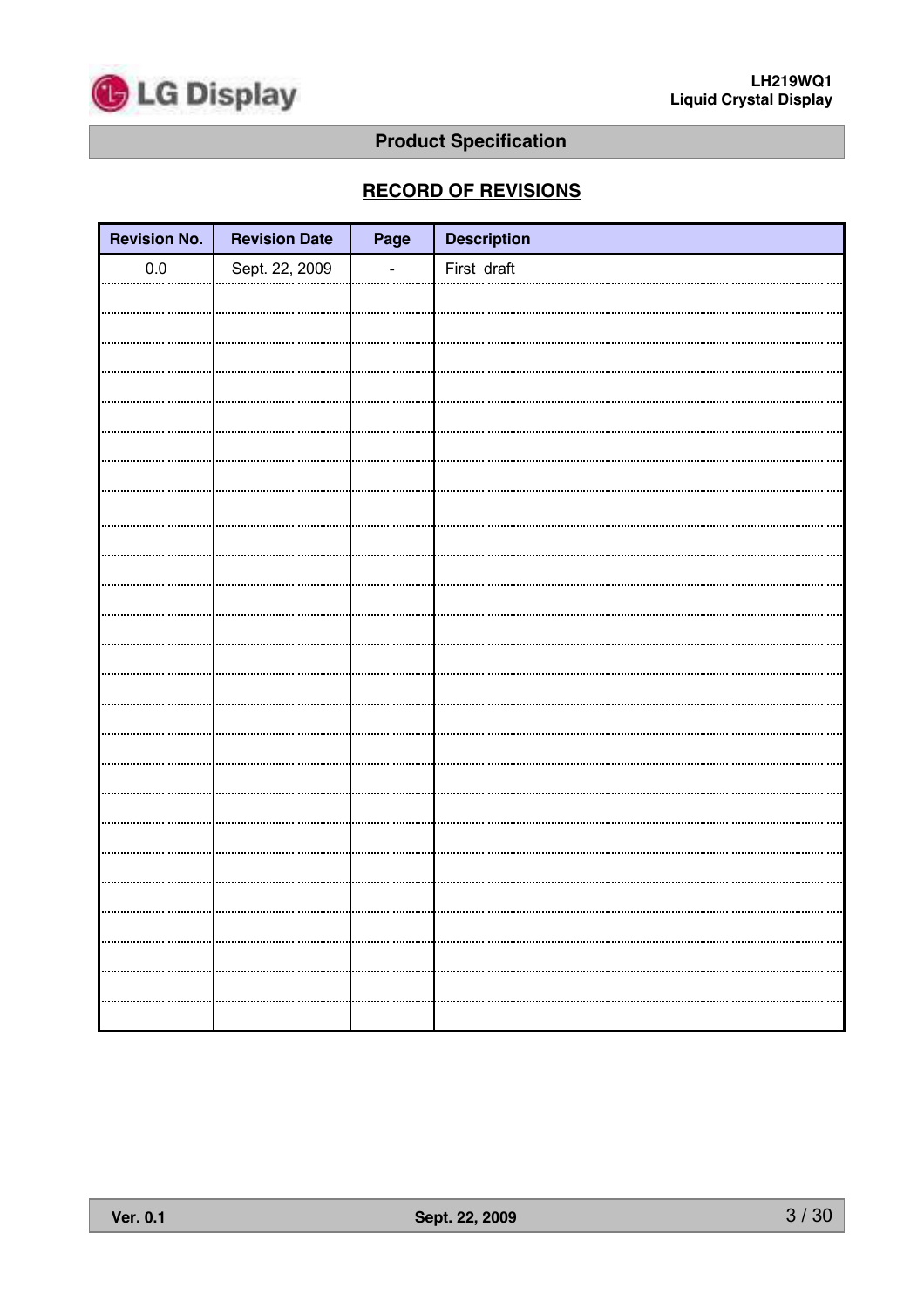

### **1. GENERAL DESCRIPTION**

The LH219WQ1 is a Color Active Matrix Liquid Crystal Display with Light Emission Diode(LED) backlight system. The matrix employs a-Si Thin Film Transistor as the active element.

It is transflective type display operating in the normally white mode. This TFT-LCD has 2.19 inch diagonally measured active display area with (240\*RGB\*376) resolution. Each pixel is divided into Red, Green and Blue sub-pixels or dots which are arranged in vertical stripes.

#### **Block Diagram**



LCM Connector: JAE AA07-S020VA1

#### **Fig 1.1 Block Diagram of TFT-LCD Module with LED Backlight Unit**

### **General Features**

| Active screen size       | 2.19" diagonal                           |
|--------------------------|------------------------------------------|
| <b>Outline Dimension</b> | 34.38 (H) x 53.81 (V) x 1.40 (T) Typ.    |
| Pixel Pitch              | $0.1245(H) \times 0.1245(V)$             |
| Pixel format             | 240(H) X 376 (V) (RGB Stripe)            |
| Color depth              | 18-bits (R6, G6, B6)                     |
| Interface                | CPU (80-system, 9bit 2 transfer)         |
| <b>Power Consumption</b> | 254mW (max. B/L on), 30mW (max. B/L off) |
| Luminance                | 425nit(typ.) @16mA                       |
| <b>Viewing Direction</b> | 7:30 o'clock (Non-inversion)             |
| <b>LCD Driver</b>        | COG 1Chip                                |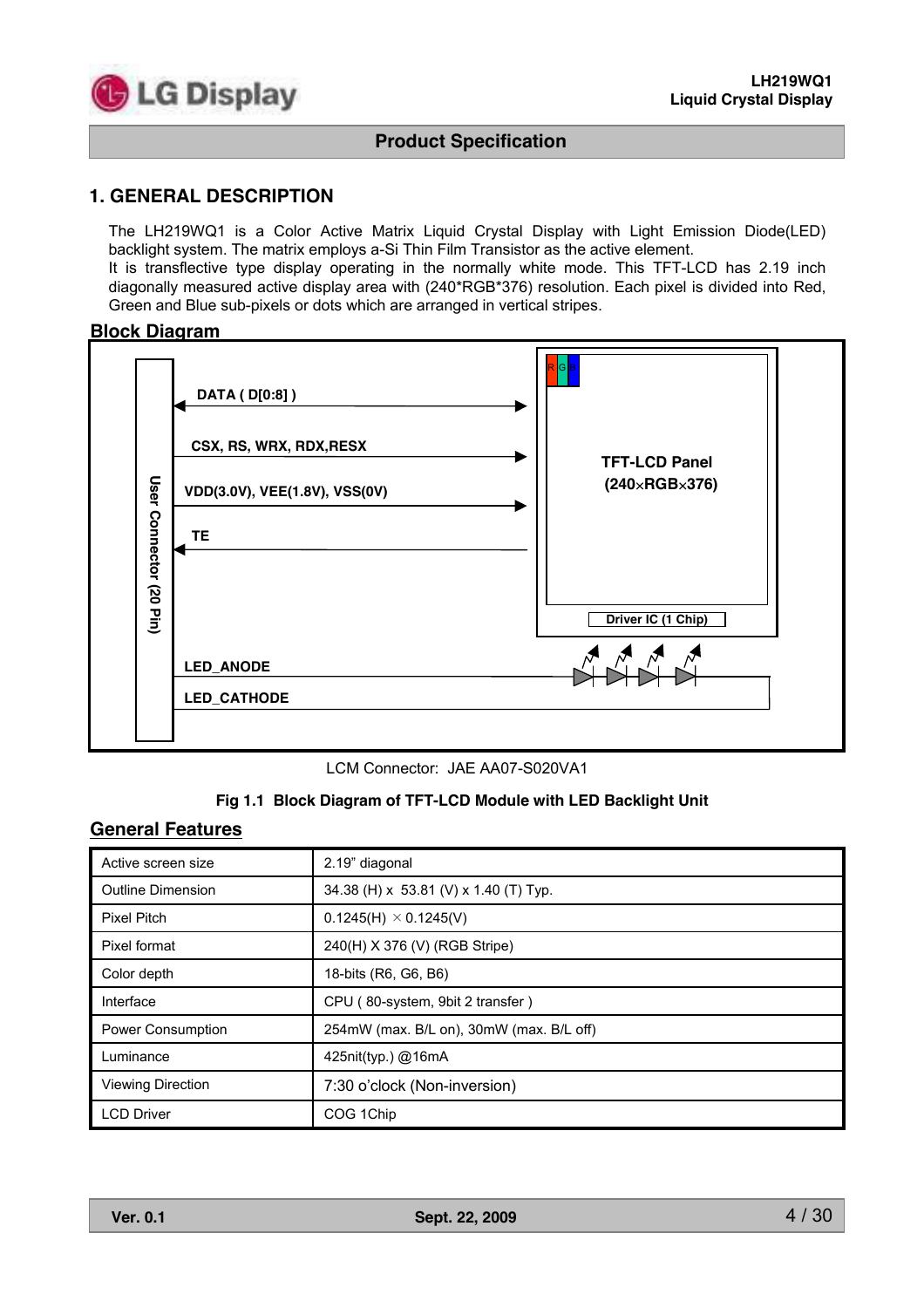

# **2. ABSOLUTE MAXIMUM RATINGS**

The following are maximum values which, if exceeded, may cause faulty operation or damage to the unit.

|                              |                  | <b>Values</b> |     |              |              |  |  |  |  |  |  |  |
|------------------------------|------------------|---------------|-----|--------------|--------------|--|--|--|--|--|--|--|
| <b>Parameter</b>             | Symbol           | Min.          | Max | <b>Units</b> | <b>Notes</b> |  |  |  |  |  |  |  |
| Power Supply Input           | <b>VDD</b>       | $-0.3$        | 4.0 |              |              |  |  |  |  |  |  |  |
| Power Supply Input           | <b>VEE</b>       | $-0.3$        | 4.0 |              |              |  |  |  |  |  |  |  |
| <b>LED Power Consumption</b> | $P_{LED}$        |               | 88  | mW           |              |  |  |  |  |  |  |  |
| <b>LED Current</b>           | <sup>I</sup> LED |               | 25  | mA           |              |  |  |  |  |  |  |  |

#### **Table 2.1 Absolute Maximum Ratings**

Notes:

1. Applies to each LED individually.

2. Allowable forward current is refer to Fig 2.1



**Fig 2.1 Ambient Temperature vs. Allowable Forward Current**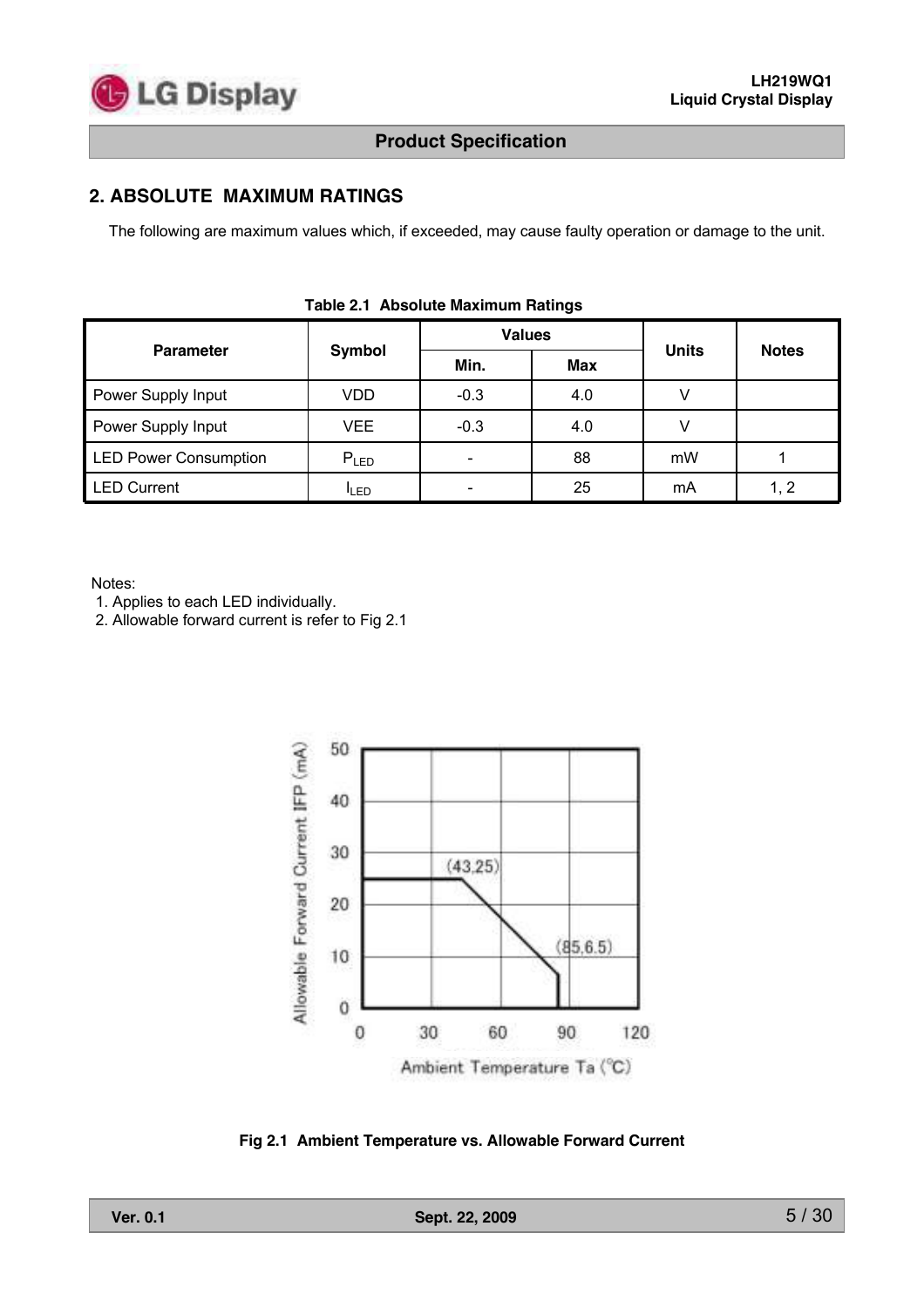# **3. ELECTRICAL SPECIFICATIONS**

# 3-1. ELECTRICAL CHARACTERISTICS

#### **Table 3.1 Electrical Characteristics Of TFT-LCD Module**

|                                   |                 |                     | <b>Values</b> |              | <b>Notes</b> |  |
|-----------------------------------|-----------------|---------------------|---------------|--------------|--------------|--|
| <b>Parameter</b>                  | <b>Symbol</b>   | Min                 | Typ.          | Max          | <b>Units</b> |  |
| Power Supply Input                | VDD             | 2.9                 | 3.0           | 3.1          | V            |  |
| Power Supply Input<br>VEE         |                 | 1.7                 | 1.8           | 1.9          | V            |  |
| "H"Level Input Voltage            | V <sub>IH</sub> | 0.8 V <sub>FF</sub> | -             |              | V            |  |
| "L"Level Input Voltage            | $V_{IL}$        |                     |               | $0.2 V_{EE}$ | V            |  |
| <b>Current Consumption, Panel</b> | $P_B$           |                     | 25            | 30           | mW           |  |

Notes:

1. Large black/white checker pattern(20 pixel blocks) at 60Hz

## 3-2. BACK LIGHT UNIT

The edge-lighting type of back light unit consists of 4 LEDs which is connected in serial.

#### **Table 3.2 Electrical Characteristics Of Back Light Unit**

| <b>Parameter</b>             |                  |                              | <b>Values</b> | <b>Units</b> | <b>Notes</b> |       |  |
|------------------------------|------------------|------------------------------|---------------|--------------|--------------|-------|--|
|                              | Symbol           | Min                          | Typ.          | Max          |              |       |  |
| <b>LED Current</b>           | <sup>I</sup> LED | $\qquad \qquad \blacksquare$ | 16            | 25           | mA           |       |  |
| <b>LED Forward Voltage</b>   | $V_{LED}$        |                              | 3.2           | 3.5          |              |       |  |
| <b>LED Power Consumption</b> | $P_{LED}$        | $\qquad \qquad \blacksquare$ | 204.8         | 224          | mW           | @16mA |  |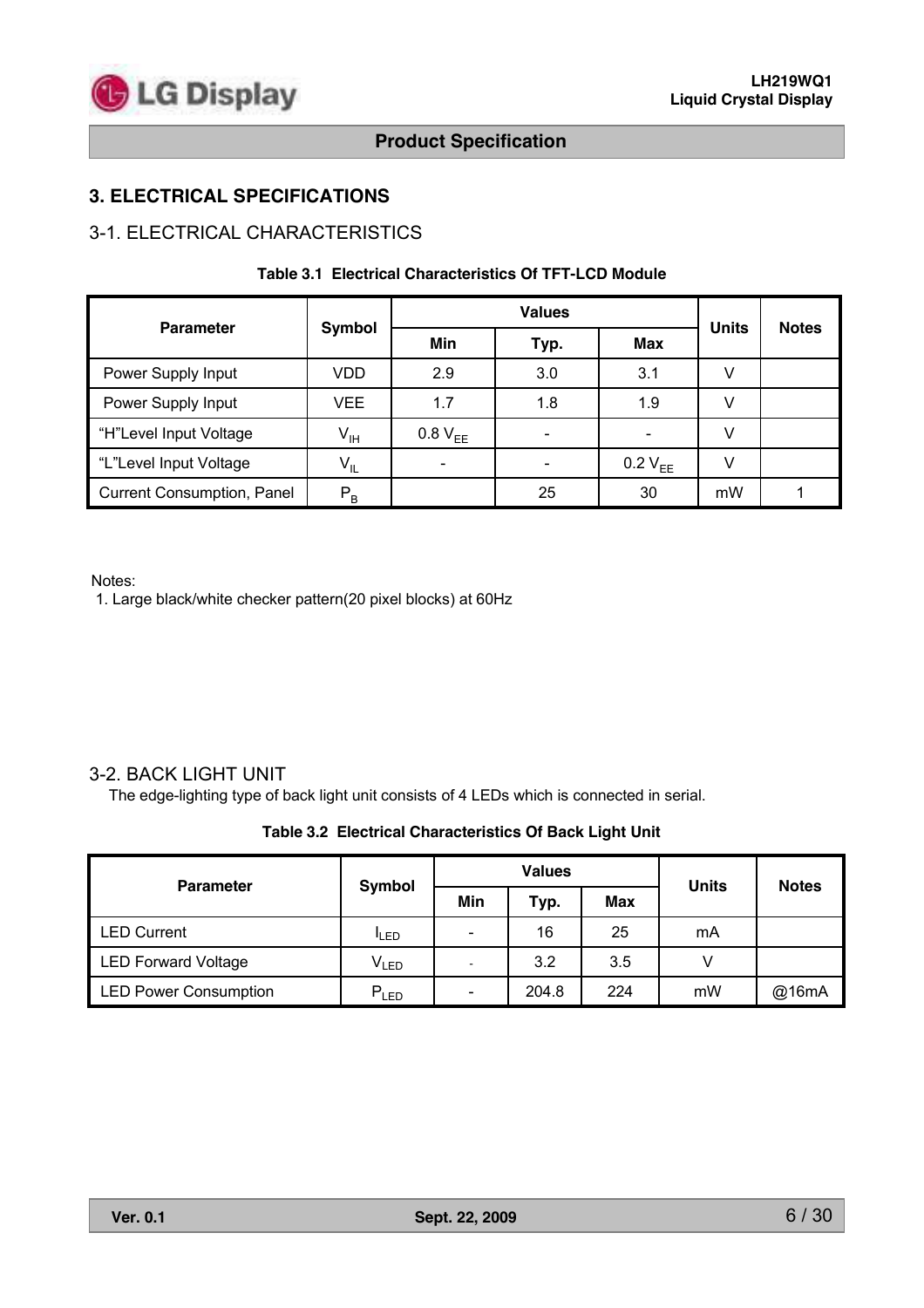# 3-3. INTERFACE CONNECTIONS

The pin connections are provided in Table 3.3 The connector is JAE AA07-S020VA1.

| Pin No.         | <b>Symbol</b>           | V <sub>O</sub>           | <b>Description</b>       | <b>Comment</b>               |
|-----------------|-------------------------|--------------------------|--------------------------|------------------------------|
|                 | TE.                     | O                        | Indicates start of frame |                              |
| 3               | VDD                     | $\blacksquare$           | <b>LCD Power Supply</b>  |                              |
| 5               | VEE(Vddi)               |                          | Logic I/O Power Supply   |                              |
| 7               | $\overline{\text{CSX}}$ |                          | Chip select input        | "L" Active                   |
| 9               | RS                      |                          | Register select input    |                              |
| 11              | <b>WRX</b>              |                          | Write control input      | "L" Active                   |
| 13              | <b>RDX</b>              |                          | Read control input       | "L" Active                   |
| $\overline{15}$ | D <sub>0</sub>          | $\overline{1/O}$         | Data Bus(LSB)            |                              |
| 17              | D <sub>1</sub>          | I/O                      | Data Bus                 |                              |
| 19              | D <sub>2</sub>          | I/O                      | Data Bus                 |                              |
|                 |                         |                          |                          |                              |
| $\overline{2}$  | LED-                    | $\blacksquare$           | <b>LED Cathode</b>       |                              |
| 4               | LED+                    |                          | <b>LED Anode</b>         |                              |
| 6               | VSS(GND)                | $\overline{\phantom{a}}$ | <b>GND</b>               | $\overline{a}$               |
| $\overline{8}$  | <b>RESX</b>             |                          | Reset Signal input       | "L" Active                   |
| 10              | D <sub>8</sub>          | I/O                      | Data Bus                 |                              |
| 12              | D7                      | I/O                      | Data Bus                 | $\overline{a}$               |
| 14              | D <sub>6</sub>          | I/O                      | Data Bus                 |                              |
| $\overline{16}$ | D <sub>5</sub>          | I/O                      | Data Bus                 |                              |
| 18              | D <sub>4</sub>          | I/O                      | Data Bus                 |                              |
| $\overline{20}$ | D <sub>3</sub>          | I/O                      | Data Bus                 | $\qquad \qquad \blacksquare$ |

#### **Table 3.3 Module Connector Pin Configuration**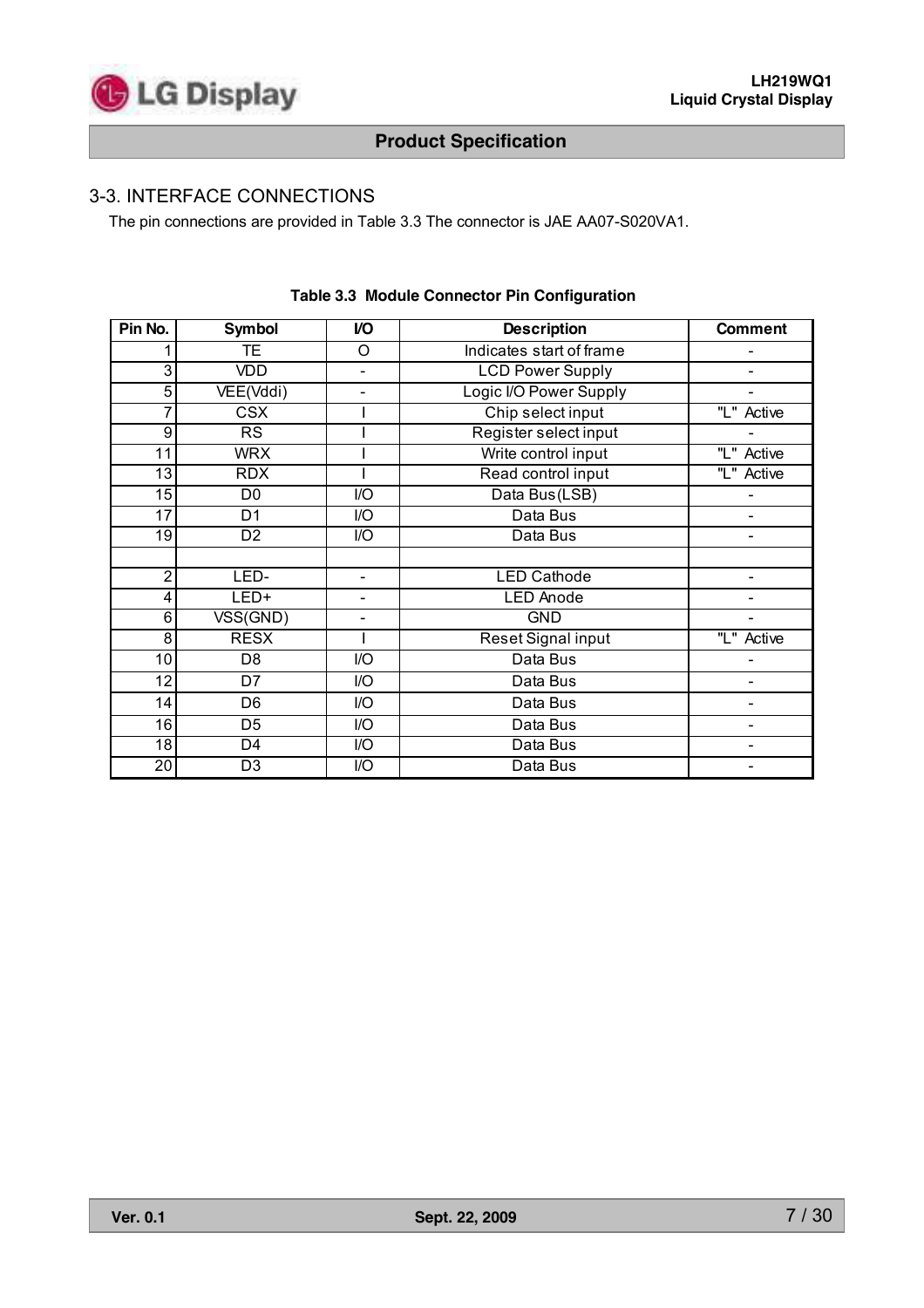

# 3-4. COLOR INPUT DATA REFERENCE

|              |                       |                              | <b>Data Signal</b>                                 |                              |                                           |                              |                                     |                     |             |                              |                     |                     |               |                     |                              |                              |                     |                  |               |
|--------------|-----------------------|------------------------------|----------------------------------------------------|------------------------------|-------------------------------------------|------------------------------|-------------------------------------|---------------------|-------------|------------------------------|---------------------|---------------------|---------------|---------------------|------------------------------|------------------------------|---------------------|------------------|---------------|
|              | <b>Display Colors</b> | $\overline{\mathsf{R}}$<br>5 | $\overline{\mathsf{R}}$<br>$\overline{\mathbf{4}}$ | $\overline{\mathsf{R}}$<br>3 | $\overline{\mathsf{R}}$<br>$\overline{2}$ | $\overline{\mathsf{R}}$<br>1 | $\overline{\mathsf{R}}$<br>$\bf{0}$ | G<br>$5\phantom{1}$ | G<br>4      | G<br>$\overline{\mathbf{3}}$ | G<br>$\overline{2}$ | G<br>$\overline{1}$ | G<br>$\bf{0}$ | B<br>$5\phantom{1}$ | B<br>$\overline{\mathbf{4}}$ | B<br>$\overline{\mathbf{3}}$ | B<br>$\overline{2}$ | $\mathbf B$<br>1 | B<br>$\bf{0}$ |
|              | <b>Black</b>          | $\pmb{0}$                    | 0                                                  | $\pmb{0}$                    | $\pmb{0}$                                 | $\pmb{0}$                    | $\pmb{0}$                           | $\pmb{0}$           | $\pmb{0}$   | $\mathsf{O}\xspace$          | $\pmb{0}$           | $\mathbf 0$         | $\pmb{0}$     | 0                   | $\pmb{0}$                    | $\pmb{0}$                    | $\pmb{0}$           | $\pmb{0}$        | $\pmb{0}$     |
|              | Red                   | $\mathbf{1}$                 | 1                                                  | 1                            | 1                                         | 1                            | 1                                   | $\pmb{0}$           | $\pmb{0}$   | $\pmb{0}$                    | 0                   | $\mathbf 0$         | $\pmb{0}$     | $\pmb{0}$           | 0                            | $\pmb{0}$                    | $\pmb{0}$           | $\pmb{0}$        | $\pmb{0}$     |
|              | Green                 | $\pmb{0}$                    | 0                                                  | $\pmb{0}$                    | $\pmb{0}$                                 | $\pmb{0}$                    | $\pmb{0}$                           | 1                   | 1           | 1                            | 1                   | 1                   | 1             | $\pmb{0}$           | $\pmb{0}$                    | $\pmb{0}$                    | $\pmb{0}$           | $\pmb{0}$        | $\pmb{0}$     |
| <b>Basic</b> | <b>Blue</b>           | $\pmb{0}$                    | 0                                                  | $\boldsymbol{0}$             | 0                                         | $\pmb{0}$                    | $\pmb{0}$                           | $\mathbf 0$         | $\pmb{0}$   | $\pmb{0}$                    | 0                   | $\pmb{0}$           | $\pmb{0}$     | 1                   | $\mathbf 1$                  | 1                            | 1                   | 1                | 1             |
| Color        | Cyan                  | $\pmb{0}$                    | 0                                                  | $\mathbf 0$                  | $\pmb{0}$                                 | $\pmb{0}$                    | 0                                   | $\mathbf 1$         | 1           | 1                            | 1                   | 1                   | 1             | 1                   | 1                            | 1                            | 1                   | $\mathbf{1}$     | 1             |
|              | Magenta               | 1                            | 1                                                  | 1                            | 1                                         | 1                            | 1                                   | $\pmb{0}$           | 0           | $\pmb{0}$                    | $\pmb{0}$           | $\mathbf 0$         | $\pmb{0}$     | 1                   | 1                            | 1                            | 1                   | 1                | 1             |
|              | Yellow                | 1                            | 1                                                  | 1                            | 1                                         | 1                            | 1                                   | 1                   | 1           | 1                            | 1                   | $\mathbf 1$         | 1             | 0                   | $\mathbf 0$                  | $\pmb{0}$                    | $\pmb{0}$           | $\pmb{0}$        | $\mathbf 0$   |
|              | White                 | $\mathbf{1}$                 | 1                                                  | 1                            | 1                                         | 1                            | 1                                   | 1                   | 1           | 1                            | 1                   | 1                   | 1             | 1                   | 1                            | 1                            | 1                   | 1                | 1             |
|              | <b>Black</b>          | $\pmb{0}$                    | 0                                                  | $\mathbf 0$                  | $\pmb{0}$                                 | $\pmb{0}$                    | 0                                   | $\pmb{0}$           | $\pmb{0}$   | $\pmb{0}$                    | 0                   | $\pmb{0}$           | $\pmb{0}$     | $\pmb{0}$           | $\mathsf{O}\xspace$          | $\pmb{0}$                    | $\boldsymbol{0}$    | $\pmb{0}$        | $\pmb{0}$     |
|              | Darker                | $\pmb{0}$                    | $\pmb{0}$                                          | $\mathbf 0$                  | $\pmb{0}$                                 | $\pmb{0}$                    | $\mathbf 1$                         | $\pmb{0}$           | $\pmb{0}$   | $\pmb{0}$                    | $\pmb{0}$           | $\pmb{0}$           | $\pmb{0}$     | 0                   | $\pmb{0}$                    | $\pmb{0}$                    | $\boldsymbol{0}$    | $\pmb{0}$        | $\pmb{0}$     |
| Red          |                       | $\pmb{0}$                    | 0                                                  | $\mathbf 0$                  | $\pmb{0}$                                 | 1                            | 0                                   | $\pmb{0}$           | $\pmb{0}$   | $\pmb{0}$                    | $\pmb{0}$           | $\pmb{0}$           | $\pmb{0}$     | 0                   | $\pmb{0}$                    | $\pmb{0}$                    | $\pmb{0}$           | $\pmb{0}$        | $\pmb{0}$     |
| Gray         |                       | $\bullet$                    |                                                    | $\bullet$                    |                                           |                              | $\bullet$                           | $\bullet$           |             | $\bullet$                    |                     | $\bullet$           | $\bullet$     |                     | $\bullet$                    | $\bullet$                    |                     |                  | $\bullet$     |
| Scale        |                       | 1                            | 1                                                  | 1                            | 1                                         | $\pmb{0}$                    | 1                                   | 0                   | $\pmb{0}$   | $\pmb{0}$                    | 0                   | $\pmb{0}$           | $\pmb{0}$     | $\pmb{0}$           | $\pmb{0}$                    | $\pmb{0}$                    | $\mathbf 0$         | $\pmb{0}$        | $\pmb{0}$     |
|              | <b>Brighter</b>       | $\mathbf 1$                  | 1                                                  | 1                            | 1                                         | 1                            | 0                                   | $\pmb{0}$           | $\pmb{0}$   | $\pmb{0}$                    | $\pmb{0}$           | $\pmb{0}$           | $\pmb{0}$     | 0                   | $\pmb{0}$                    | $\pmb{0}$                    | $\boldsymbol{0}$    | $\pmb{0}$        | $\pmb{0}$     |
|              | Red                   | 1                            | 1                                                  | 1                            | 1                                         | 1                            | $\mathbf{1}$                        | $\pmb{0}$           | $\pmb{0}$   | $\pmb{0}$                    | $\pmb{0}$           | $\pmb{0}$           | $\pmb{0}$     | $\pmb{0}$           | $\pmb{0}$                    | $\pmb{0}$                    | $\pmb{0}$           | $\pmb{0}$        | $\pmb{0}$     |
|              | <b>Black</b>          | $\pmb{0}$                    | 0                                                  | $\pmb{0}$                    | $\pmb{0}$                                 | $\pmb{0}$                    | $\pmb{0}$                           | 0                   | $\pmb{0}$   | $\pmb{0}$                    | $\pmb{0}$           | $\pmb{0}$           | $\mathbf 0$   | 0                   | $\pmb{0}$                    | $\pmb{0}$                    | $\mathbf 0$         | $\pmb{0}$        | $\pmb{0}$     |
|              | Darker                | $\pmb{0}$                    | 0                                                  | $\pmb{0}$                    | $\pmb{0}$                                 | 0                            | $\pmb{0}$                           | $\pmb{0}$           | $\mathbf 0$ | $\pmb{0}$                    | $\pmb{0}$           | $\pmb{0}$           | 1             | $\pmb{0}$           | $\mathsf{O}\xspace$          | $\pmb{0}$                    | $\pmb{0}$           | $\pmb{0}$        | $\pmb{0}$     |
| Green        |                       | $\pmb{0}$                    | 0                                                  | $\mathbf 0$                  | $\pmb{0}$                                 | $\mathbf 0$                  | $\mathbf 0$                         | $\pmb{0}$           | $\pmb{0}$   | $\pmb{0}$                    | $\pmb{0}$           | 1                   | $\pmb{0}$     | 0                   | $\pmb{0}$                    | $\pmb{0}$                    | $\pmb{0}$           | $\pmb{0}$        | $\pmb{0}$     |
| Gray         |                       |                              |                                                    | $\bullet$                    |                                           |                              | $\bullet$                           | $\bullet$           |             |                              |                     | $\bullet$           | $\bullet$     |                     | $\bullet$                    |                              |                     | $\bullet$        |               |
| Scale        |                       | $\pmb{0}$                    | $\pmb{0}$                                          | $\boldsymbol{0}$             | $\pmb{0}$                                 | $\pmb{0}$                    | $\pmb{0}$                           | 1                   | 1           | 1                            | 1                   | $\boldsymbol{0}$    | 1             | $\pmb{0}$           | $\pmb{0}$                    | $\pmb{0}$                    | 0                   | $\pmb{0}$        | $\mathbf 0$   |
|              | <b>Brighter</b>       | $\mathbf 0$                  | $\mathbf 0$                                        | $\mathbf 0$                  | $\mathbf 0$                               | $\mathbf 0$                  | $\mathbf 0$                         | 1                   | 1           | $\mathbf{1}$                 | $\mathbf{1}$        | 1                   | 0             | 0                   | 0                            | $\mathbf 0$                  | $\mathbf 0$         | $\mathbf 0$      | $\mathbf 0$   |
|              | Green                 | $\pmb{0}$                    | $\pmb{0}$                                          | $\pmb{0}$                    | $\pmb{0}$                                 | $\pmb{0}$                    | $\pmb{0}$                           | 1                   | 1           | $\mathbf 1$                  | 1                   | 1                   | $\mathbf{1}$  | $\pmb{0}$           | $\pmb{0}$                    | $\pmb{0}$                    | $\pmb{0}$           | $\pmb{0}$        | 0             |
|              | <b>Black</b>          | $\pmb{0}$                    | $\pmb{0}$                                          | $\pmb{0}$                    | $\pmb{0}$                                 | $\pmb{0}$                    | $\pmb{0}$                           | $\pmb{0}$           | $\pmb{0}$   | $\pmb{0}$                    | $\pmb{0}$           | $\pmb{0}$           | $\pmb{0}$     | $\pmb{0}$           | $\pmb{0}$                    | $\pmb{0}$                    | $\pmb{0}$           | $\pmb{0}$        | $\pmb{0}$     |
|              | Darker                | $\pmb{0}$                    | $\pmb{0}$                                          | $\pmb{0}$                    | $\pmb{0}$                                 | $\pmb{0}$                    | $\pmb{0}$                           | $\pmb{0}$           | $\pmb{0}$   | $\pmb{0}$                    | $\pmb{0}$           | $\pmb{0}$           | $\pmb{0}$     | $\pmb{0}$           | $\pmb{0}$                    | $\pmb{0}$                    | $\pmb{0}$           | $\pmb{0}$        | 1             |
| <b>Blue</b>  |                       | 0                            | $\pmb{0}$                                          | $\pmb{0}$                    | $\pmb{0}$                                 | $\pmb{0}$                    | $\pmb{0}$                           | $\pmb{0}$           | $\pmb{0}$   | $\pmb{0}$                    | $\pmb{0}$           | $\pmb{0}$           | $\pmb{0}$     | $\pmb{0}$           | $\pmb{0}$                    | $\pmb{0}$                    | $\pmb{0}$           | $\mathbf{1}$     | 0             |
| Gray         |                       | $\bullet$                    |                                                    | $\bullet$                    |                                           | $\bullet$                    | $\bullet$                           | $\bullet$           |             | $\bullet$                    |                     | $\bullet$           | $\bullet$     | $\bullet$           | $\bullet$                    | $\bullet$                    |                     | $\bullet$        |               |
| Scale        |                       | $\mathbf 0$                  | $\pmb{0}$                                          | $\pmb{0}$                    | $\pmb{0}$                                 | $\pmb{0}$                    | 0                                   | $\pmb{0}$           | $\pmb{0}$   | $\pmb{0}$                    | $\pmb{0}$           | $\pmb{0}$           | $\pmb{0}$     | 1                   | $\mathbf 1$                  | 1                            | 1                   | $\pmb{0}$        | 1             |
|              | <b>Brighter</b>       | 0                            | 0                                                  | $\pmb{0}$                    | $\pmb{0}$                                 | 0                            | $\pmb{0}$                           | 0                   | $\pmb{0}$   | $\pmb{0}$                    | $\pmb{0}$           | $\pmb{0}$           | $\pmb{0}$     | 1                   | 1                            | 1                            | 1                   | $\mathbf{1}$     | 0             |
|              | Blue                  | $\mathbf 0$                  | $\pmb{0}$                                          | $\pmb{0}$                    | $\pmb{0}$                                 | $\pmb{0}$                    | $\pmb{0}$                           | $\pmb{0}$           | $\pmb{0}$   | $\mathbf 0$                  | $\pmb{0}$<br>Ť      | $\pmb{0}$<br>Ţ      | $\pmb{0}$     | $\mathbf{1}$        | $\mathbf{1}$                 | $\mathbf 1$                  | $\mathbf 1$         | $\mathbf 1$      | $\mathbf{1}$  |

**Table 3.4 Color vs. Data**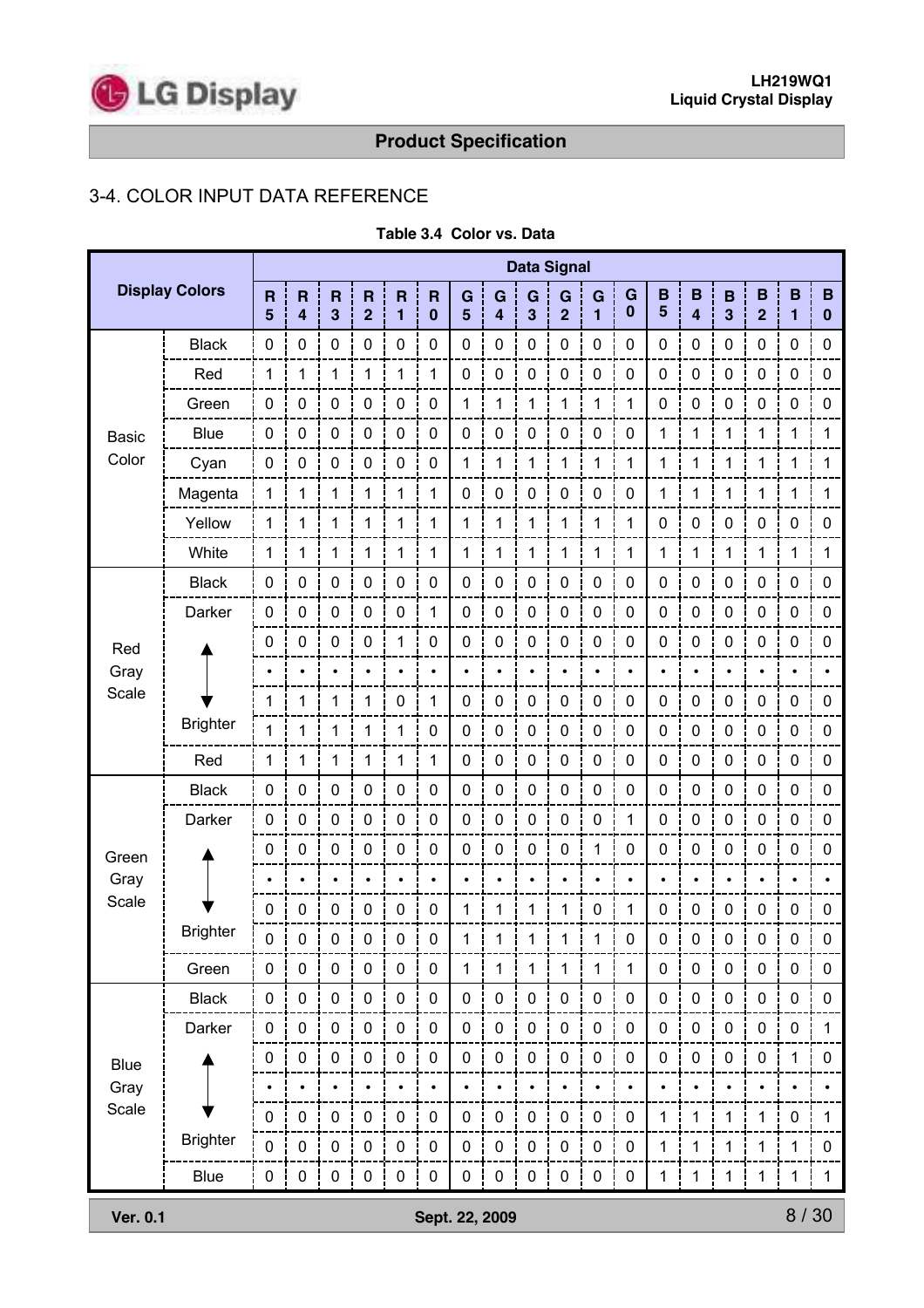

### 3-5. Power On/off Conditions

#### **Power On Requirements**



**Fig 3.1 Power on Requirements**



# **Power Off Requirements**

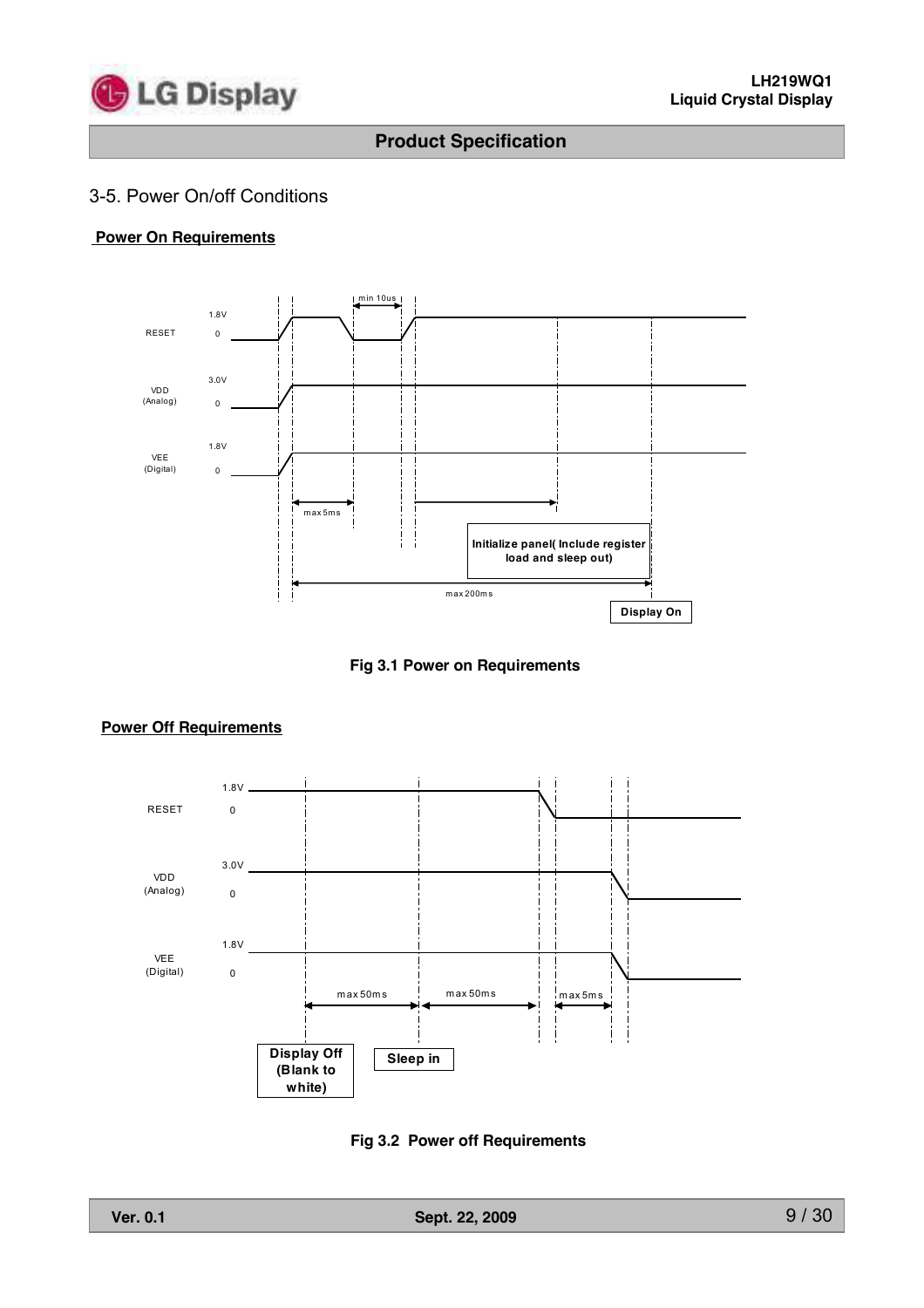

#### **Hard Reset**



**Fig 3.3 Hard Reset Sequence**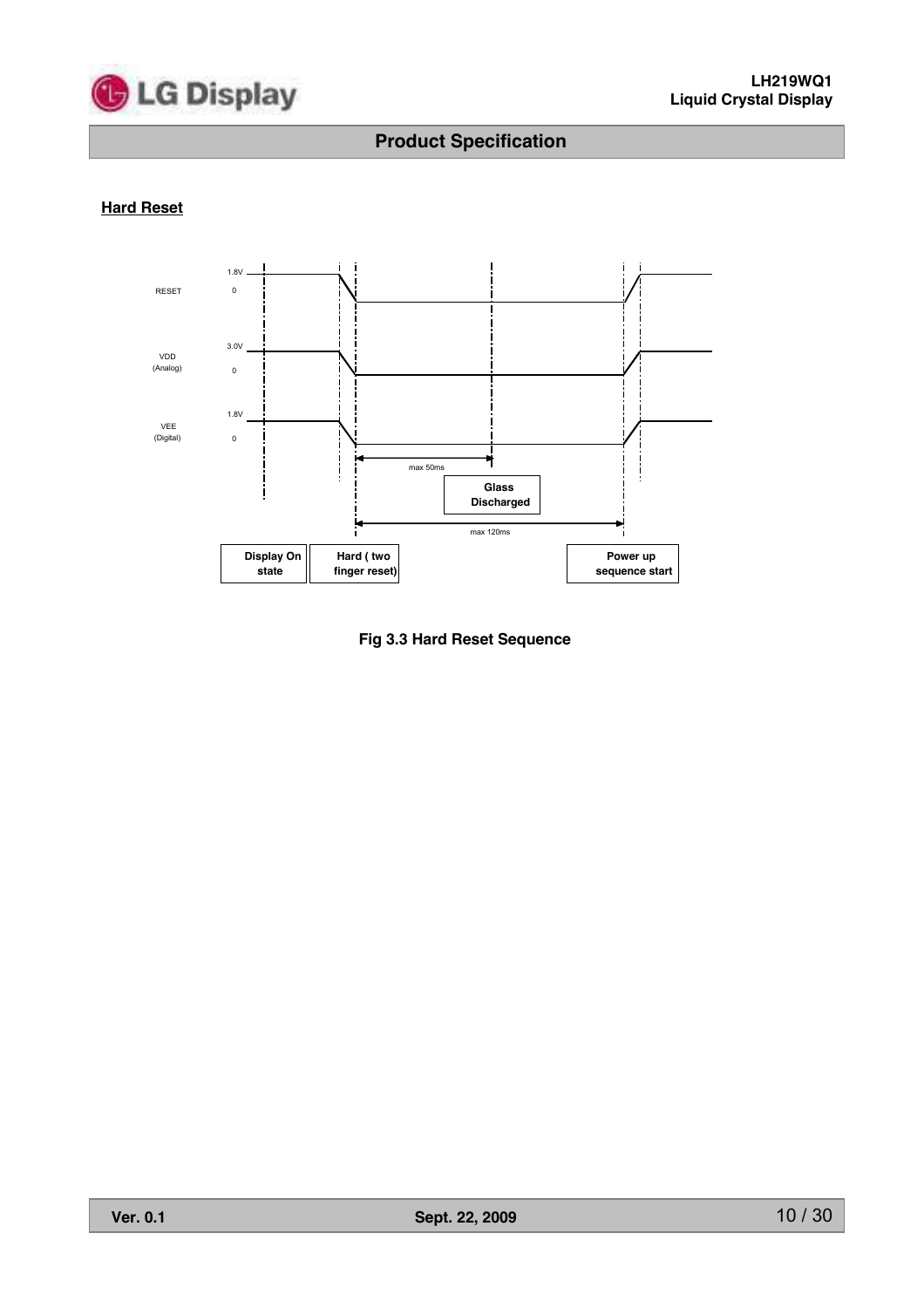

# 3-6. Timing Characteristics



**Fig 3.4 Timing Characteristics (80-system bus)**

| <b>Item</b>                         |                           | Symbol       | <b>Unit</b> | Min | Max |
|-------------------------------------|---------------------------|--------------|-------------|-----|-----|
| Bus cycle time                      | Write                     | tCYCW        | ns          | 100 |     |
|                                     | Read                      | <b>tCYCR</b> |             | 450 |     |
| Write "Low" level pulse width       | Write                     | <b>PWLW</b>  | ns          | 35  |     |
| Read "Low" level pulse width        | Read                      | <b>PWLR</b>  |             | 45  |     |
| Write "High" level pulse width      | Write                     | <b>PWHW</b>  | ns          | 35  |     |
| Read "High" level pulse width       | Read                      | <b>PWHR</b>  |             | 90  |     |
| Write/Read rise/Fall time           |                           | twRr, twRf   | ns          |     | 15  |
| Setup time                          | Write( $RS \sim CS$ , WR) | tAS          | ns          | 35  |     |
|                                     | Read(RS~CS, RD)           |              |             | 35  |     |
| Address hold time                   |                           | tAH          | ns          | 10  |     |
| Write data setup time               |                           | tDSW         | ns          | 25  |     |
| Write data hold time                |                           | tH           | ns          | 10  |     |
| Read data delay time                |                           | tDDR         | ns          |     | 340 |
| Read data hold time                 |                           | tDHr         | ns          | 20  |     |
| Time from read cycle to write cycle |                           |              | ns          | 90  |     |
| Time from write cycle to read cycle |                           |              | ns          | 20  |     |

Note :  $V_{DD} = 3.0 V$ ,  $V_{EE} = 1.8 V$ 

#### **Table 3.5 Timing Characteristics (80-system bus)**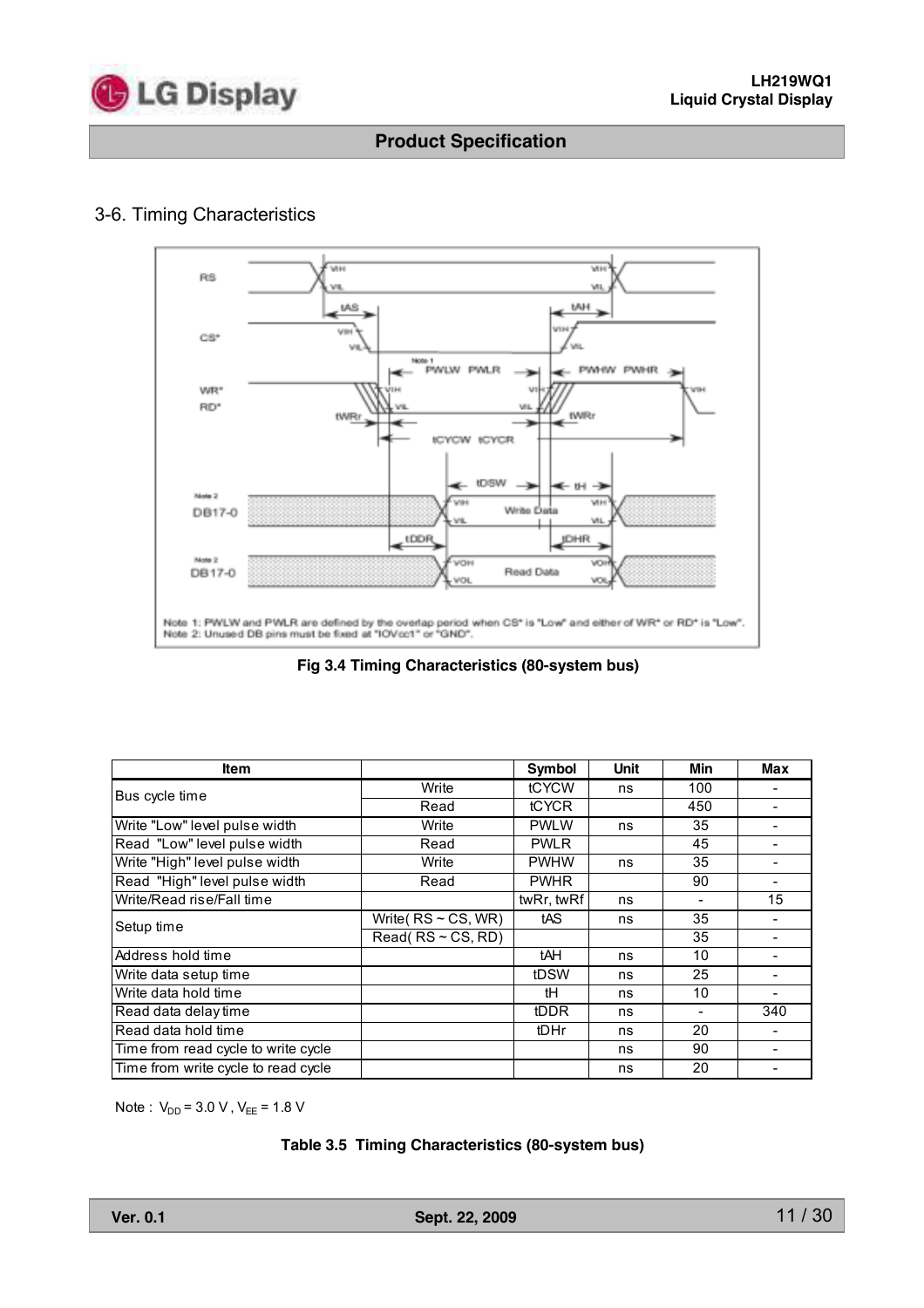

# **4. OPTICAL CHARACTERISTICS**

# 4-1. Optical Characteristics – Backlight Off

| <b>Parameter</b>          | Symbol        | <b>Condition</b> | Min. | Typ.  | Max.                     | Unit          | <b>Remarks</b>            |
|---------------------------|---------------|------------------|------|-------|--------------------------|---------------|---------------------------|
|                           | $\theta$ UP   |                  |      |       |                          | (degree)      | Note 3                    |
| Viewing angle             | <b>ODOWN</b>  | $CR \geq 2$      | 30   |       | $\overline{\phantom{a}}$ | (degree)      | Note 3                    |
| range                     | <b>OLEFT</b>  |                  |      |       |                          | (degree)      | Note 3                    |
|                           | <b>ORIGHT</b> |                  | 30   |       |                          | (degree)      | Note 3                    |
| Contrast ratio            | <b>CR</b>     | Optimal          | 5    | 7     |                          |               | Note 2<br>(Spot light)    |
| Reflectivity              | $\mathsf{R}$  | Optimal          | 1.0  | 1.8   |                          | $\frac{0}{0}$ | Note 1<br>(Diffuse light) |
|                           | Wx            |                  |      | 0.309 |                          | <b>CIE</b>    | Note 1                    |
| <b>White Chromaticity</b> | Wy            |                  |      | 0.333 |                          | <b>CIE</b>    | (Diffuse light)           |

1. Optical Test Equipment & method refer to Note1,2,3,4.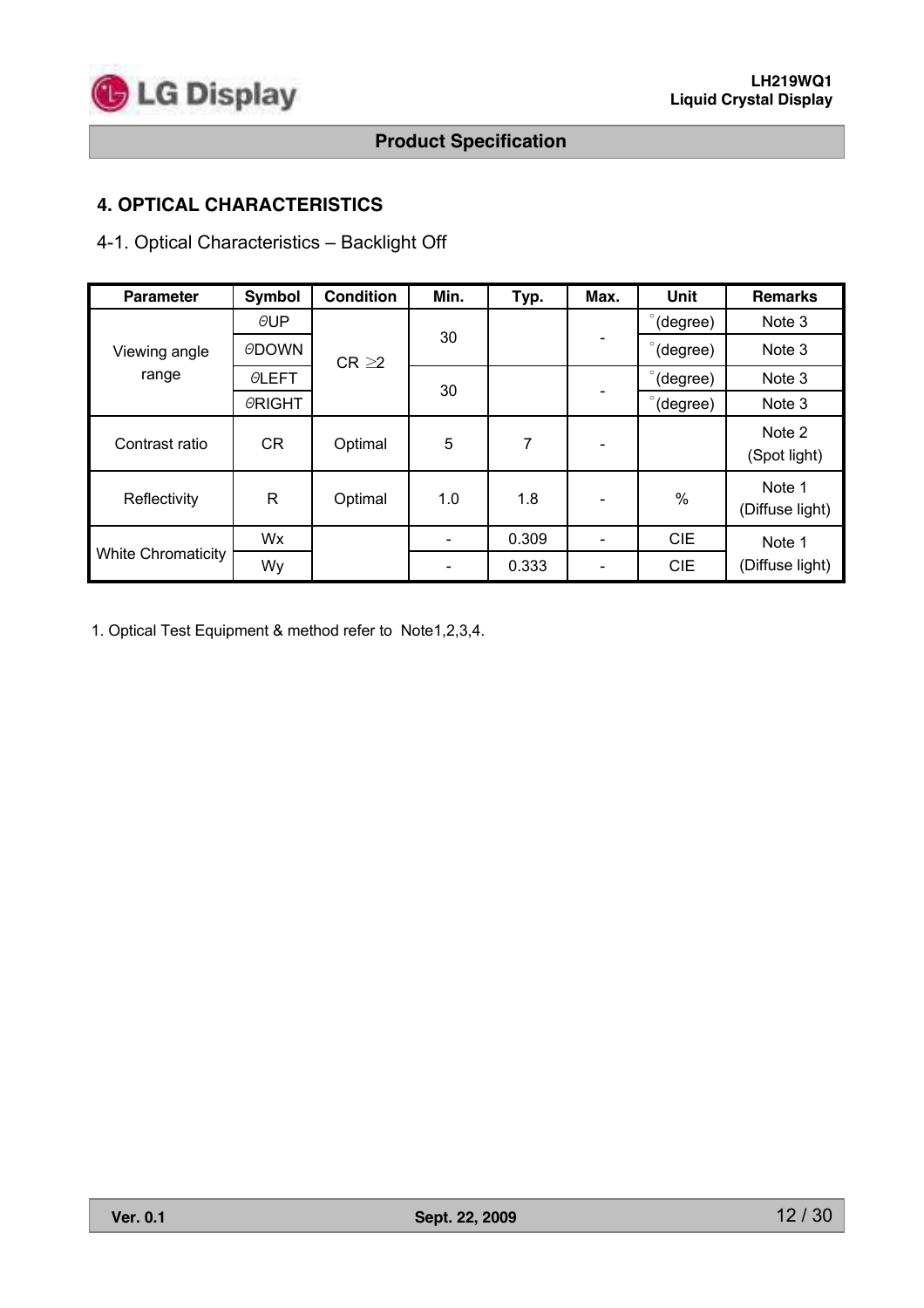

# 4-2. Optical Characteristics – Backlight On

| <b>Parameter</b>                | <b>Symbol</b>                   | <b>Condition</b>                              | Min. | Typ.  | Max. | Unit               | <b>Remarks</b>    |
|---------------------------------|---------------------------------|-----------------------------------------------|------|-------|------|--------------------|-------------------|
|                                 | $\theta$ UP                     |                                               | 40   | 50    |      | $\degree$ (degree) | Note 3            |
| Viewing angle                   | <b>ODOWN</b>                    | $CR \geq 10$                                  | 40   | 45    |      | $\degree$ (degree) | Note 3            |
| range                           | <b>OLEFT</b>                    |                                               | 40   | 50    |      | $\degree$ (degree) | Note 3            |
|                                 | <b>ORIGHT</b>                   |                                               | 40   | 50    |      | $\degree$ (degree) | Note 3            |
| Contrast ratio                  | <b>CR</b>                       | Optimal                                       | 100  | 150   |      |                    | Note 2            |
| <b>Brightness</b>               | Y                               | $I_{LED}$ = 16mA                              | 380  | 425   |      | $\text{cd/m}^2$    | Note 1<br>[PR880] |
| <b>Brightness</b><br>Uniformity | Υ                               | $I_{LED} = 16mA$                              | 80   |       |      | $\%$               | Note 5<br>[PR880] |
| Response time                   | $\tau_{\rm f}$ + $\tau_{\rm r}$ | $\theta$ =0 $^{\circ}$<br>Ta = $25^{\circ}$ C |      | 35    | 50   | ms                 | Note 4            |
| White                           | Wx                              |                                               |      | 0.309 |      |                    |                   |
| Chromaticity                    | Wy                              |                                               |      | 0.330 |      |                    |                   |
| <b>Red Chromaticity</b>         | <b>Rx</b>                       |                                               |      | 0.612 |      |                    |                   |
|                                 | Ry                              |                                               |      | 0.338 |      |                    |                   |
| Green                           | Gx                              | $\theta = 0$<br>Ta = $25^{\circ}$ C           |      | 0.320 |      |                    | Note 1<br>[PR650] |
| Chromaticity                    | Gy                              |                                               |      | 0.555 |      |                    |                   |
|                                 | Bx                              |                                               |      | 0.152 |      |                    |                   |
| <b>Blue Chromaticity</b>        | By                              |                                               |      | 0.120 |      |                    |                   |
| <b>Color Gamut</b>              | <b>NTSC</b>                     |                                               |      | 50    |      | $\%$               |                   |

1. Optical Test Equipment & method refer to Note1,2,3,4.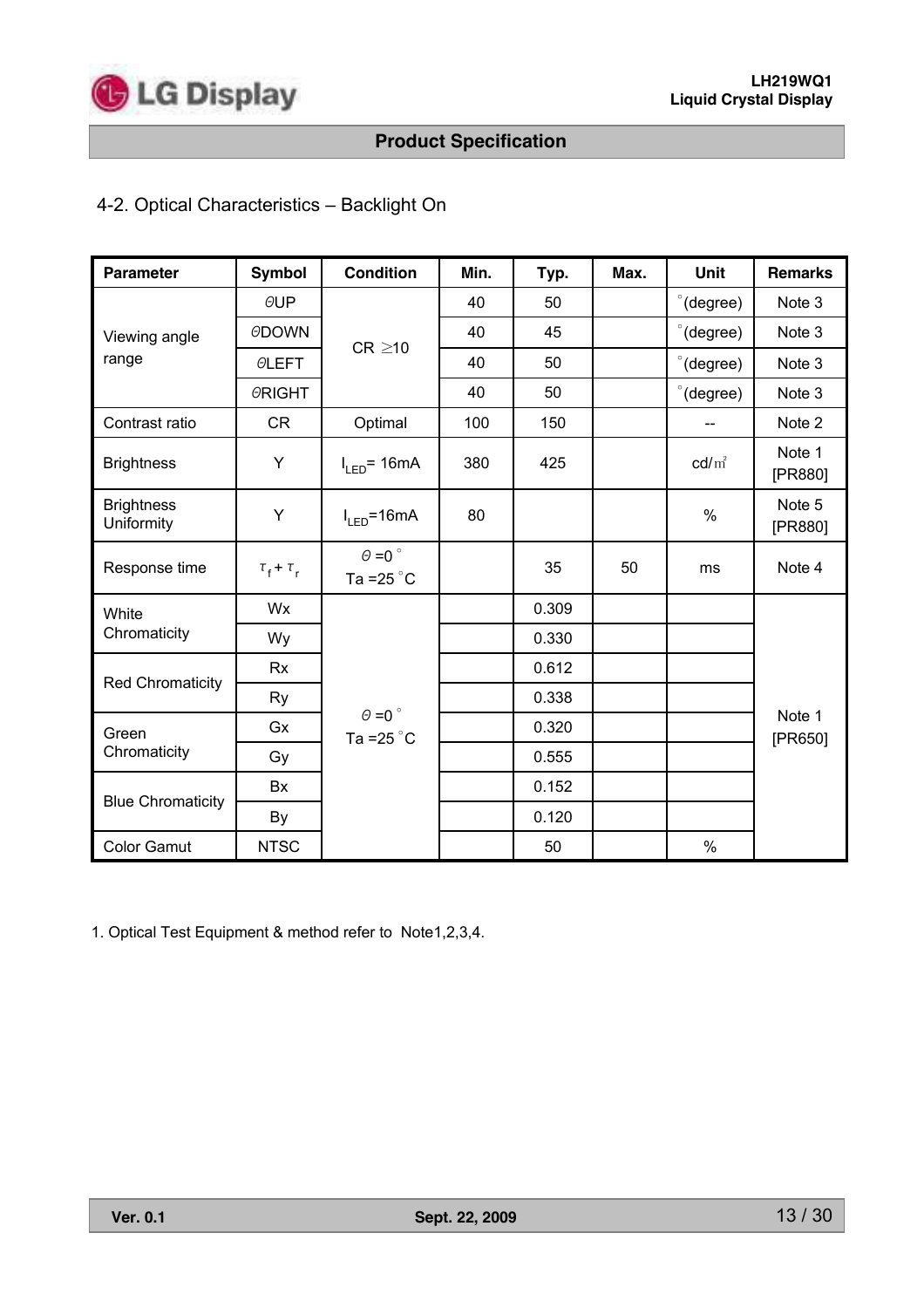

[Note 1] Optical Test Equipment Setup

Optical characteristics are determined after the unit has been 'ON' and stable for approximately 30 minutes in a dark environment at  $25^{\circ}$ C. The values specified are at an approximate distance 50cm from the LCD surface. In case of backlight on, measured on the center area of the panel by PHOTO RESEARCH photometer PR-880&PR650 or Equivalent.

In case of backlight off, measured on the center area of the panel by DMS-803



**Fig 4.1 Backlight Off (Optical Characteristic Measurement Equipment and Method)**



**Fig 4.2 Backlight On (Optical Characteristic Measurement Equipment and Method)**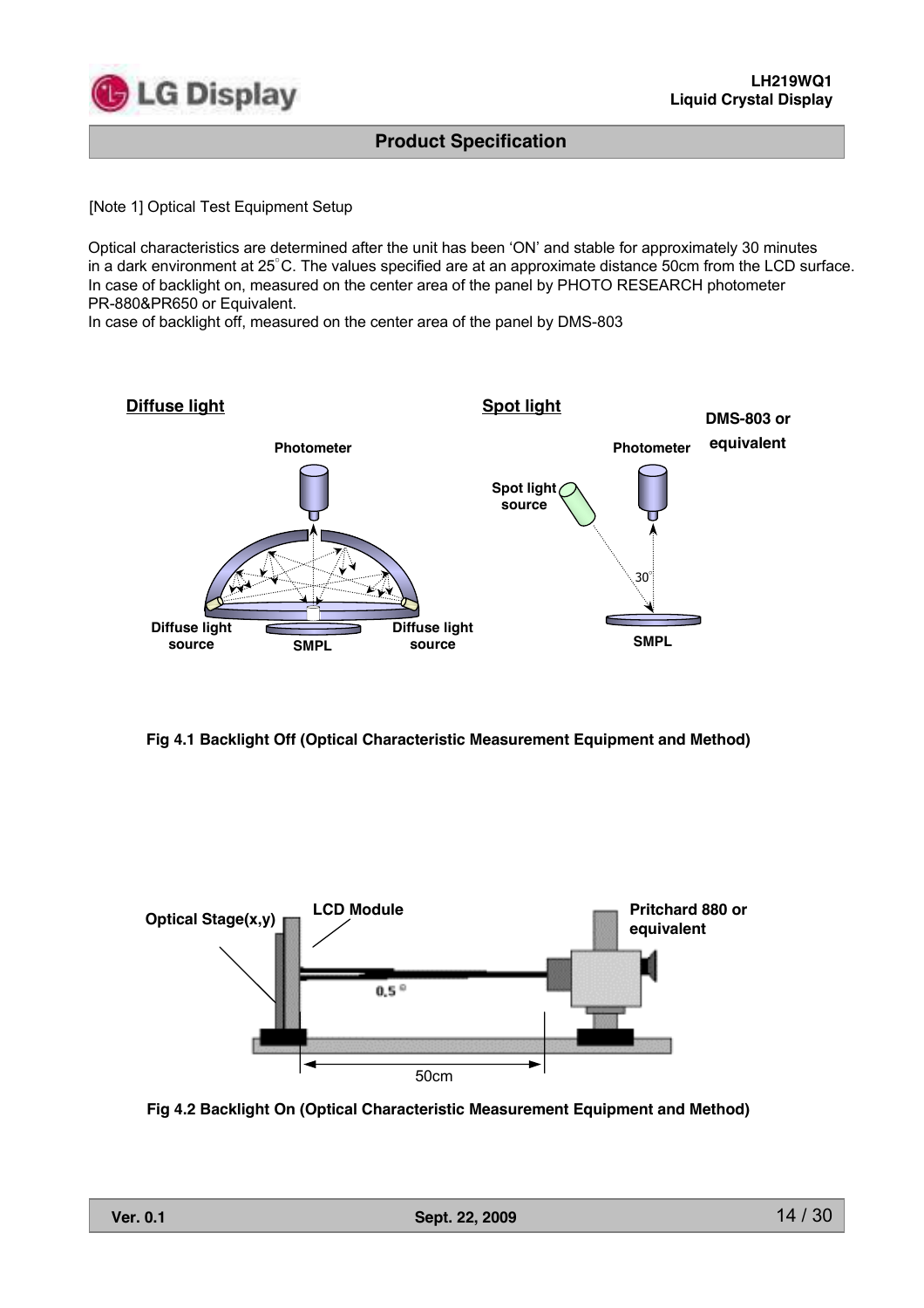

#### [Note 2]

Contrast ratio is defined as follows ;

Photo detector output with LCD being "white"

Contrast Ratio(CR) =

Photo detector output with LCD being "black"

#### [Note 3]

Viewing angle range is defined as follows;

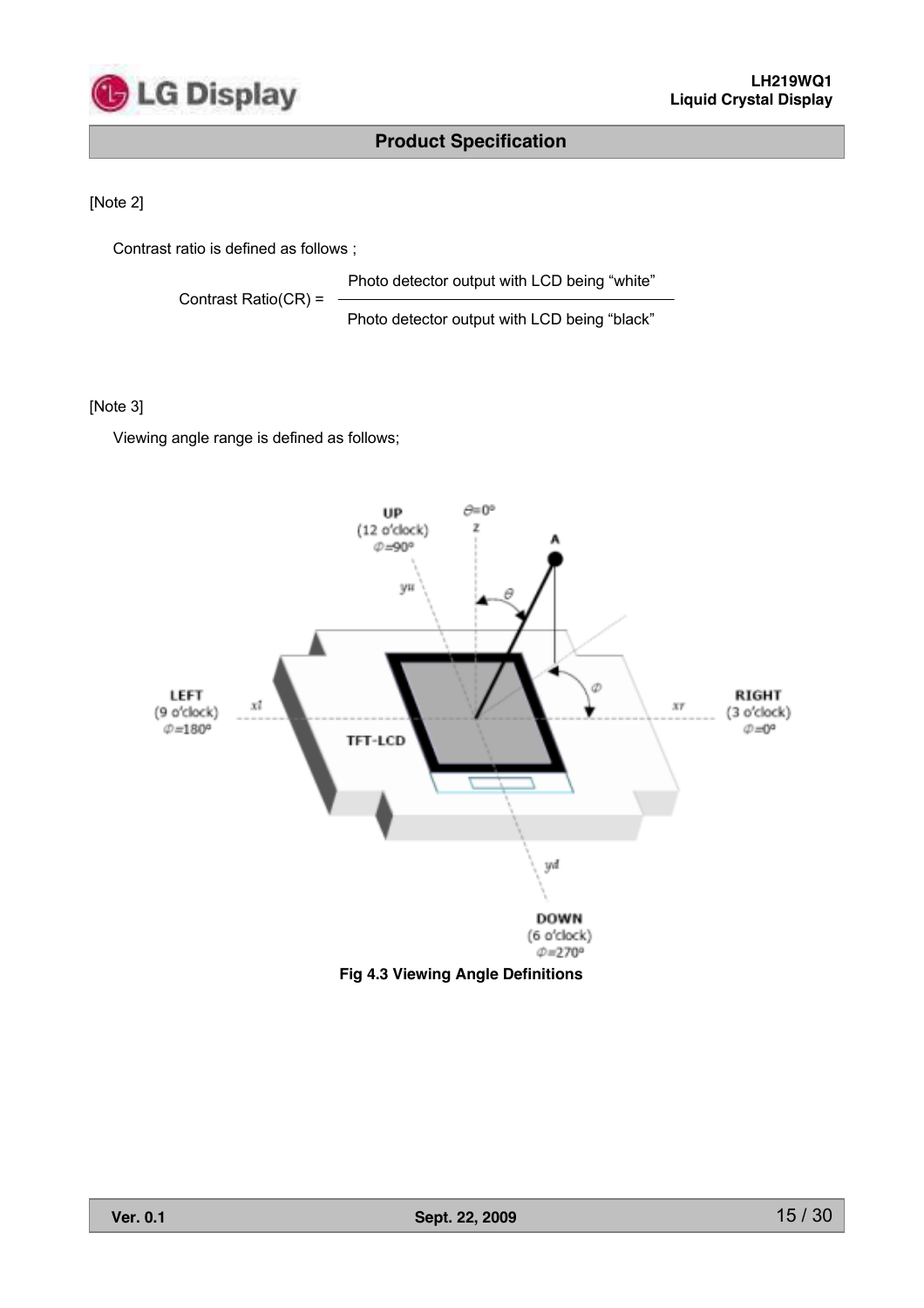

#### [Note 4]

Response time is obtained by measuring the transition time of photo detector output, when input signals are applied so as to make the area "black" to and from "white".





[Note 5]

The brightness measurement is taken at point B5.

Brightness <sub>=</sub> <u>Minimum Photo detector output for B1-B9 with all pixels white</u> ) X 100<br>Uniformity = Maximum Photo detector output for B1-B9 with all pixels white ) X 100



**Fig 4.5 Brightness measurement points**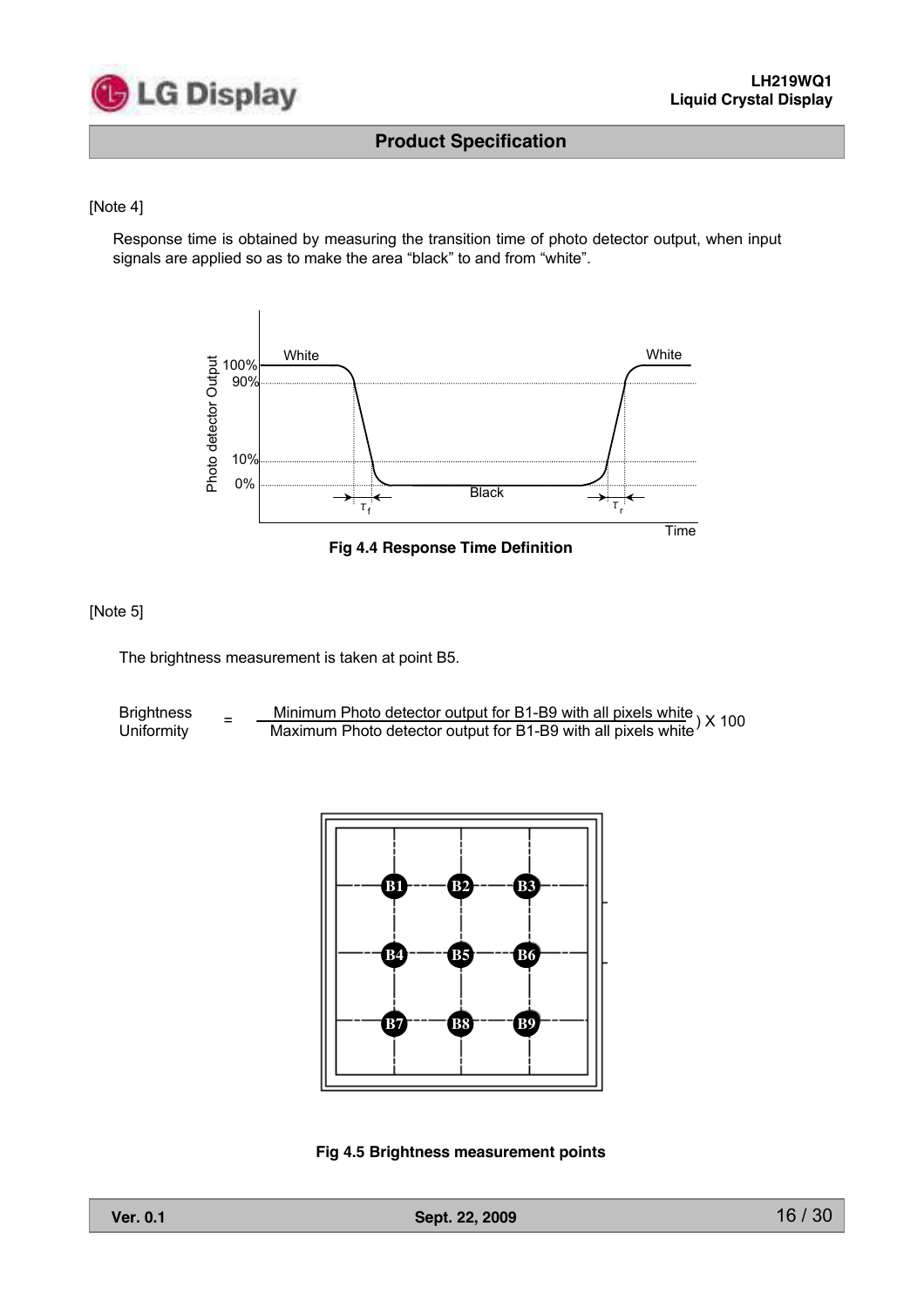

### **5. MECHANICAL CHRACTERISTICS**

The contents provide general mechanical characteristics for the model. In addition the figures in the next page are detailed mechanical drawing of the LCD.

| <b>DIMENSION</b> | <b>MIN</b>                   | <b>TYP</b> | <b>MAX</b>               | <b>UNIT</b> |
|------------------|------------------------------|------------|--------------------------|-------------|
| HORIZONTAL (H)   | $\overline{\phantom{a}}$     | 34.38      | $\overline{\phantom{a}}$ | mm          |
| VERTICAL (V)     | $\qquad \qquad \blacksquare$ | 53.81      | $\overline{\phantom{0}}$ | mm          |
| THICKNESS (T)    | $\overline{\phantom{a}}$     | 1.40       | $\overline{\phantom{a}}$ | mm          |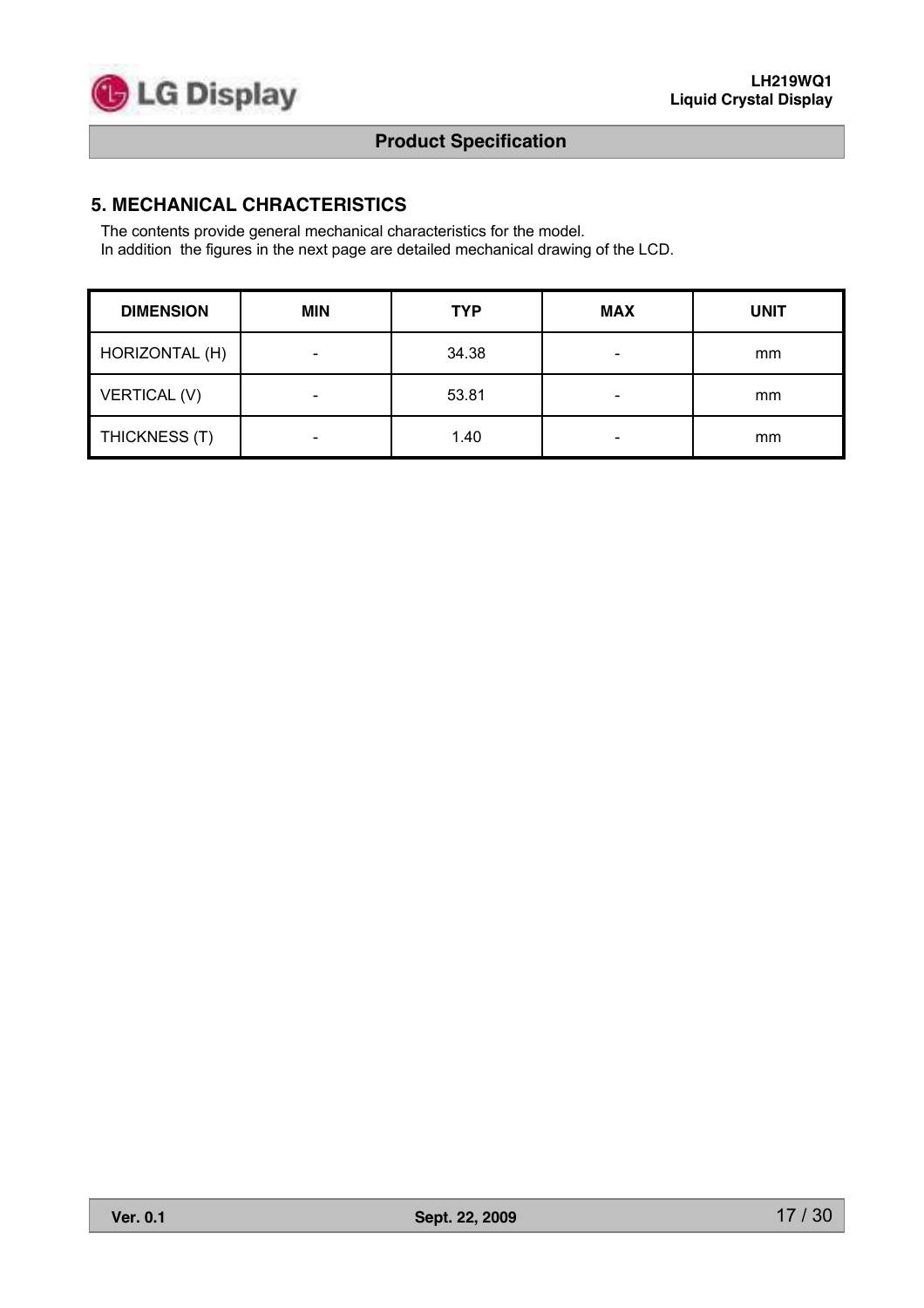

# **[ Outline Dimension ]**

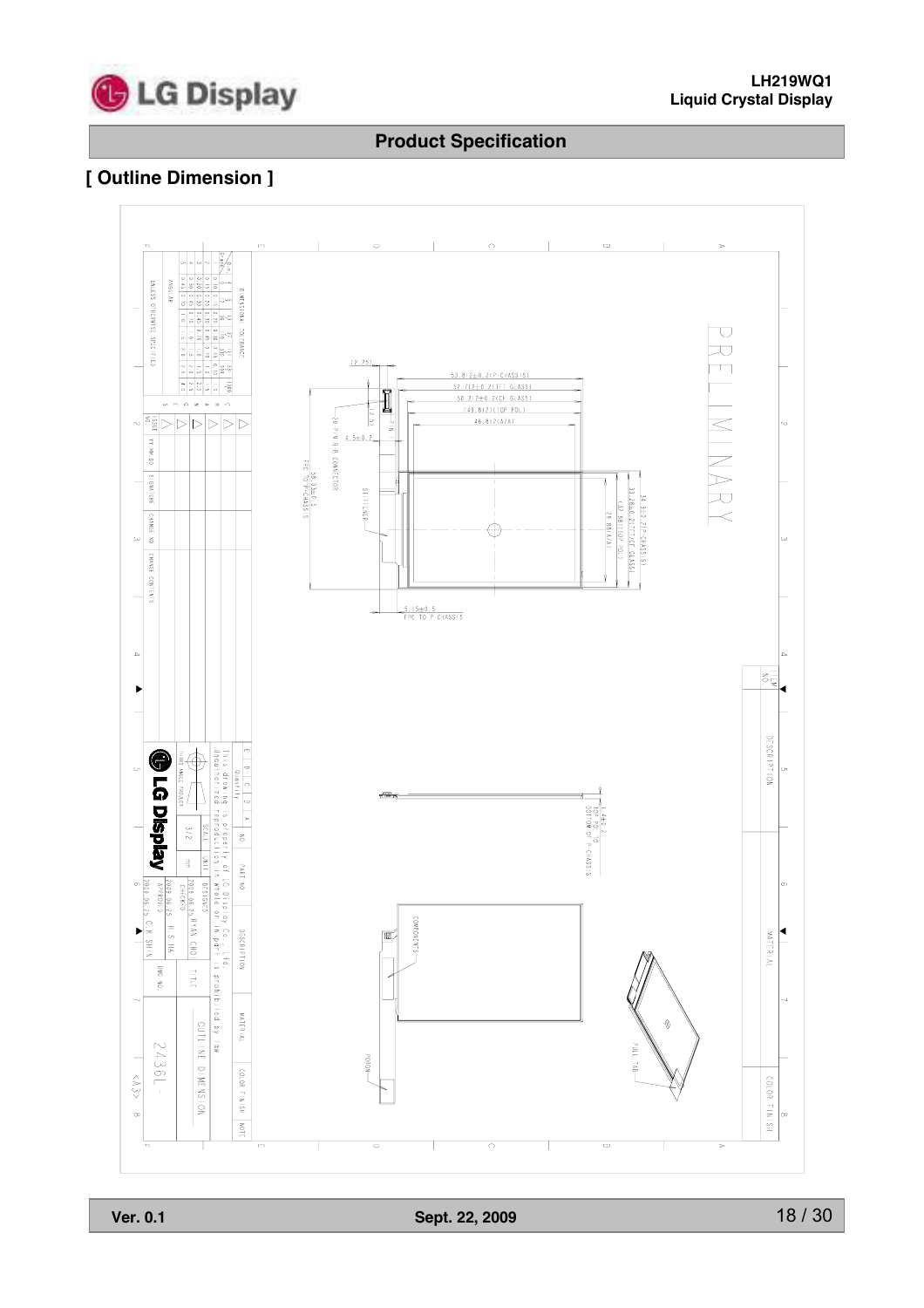

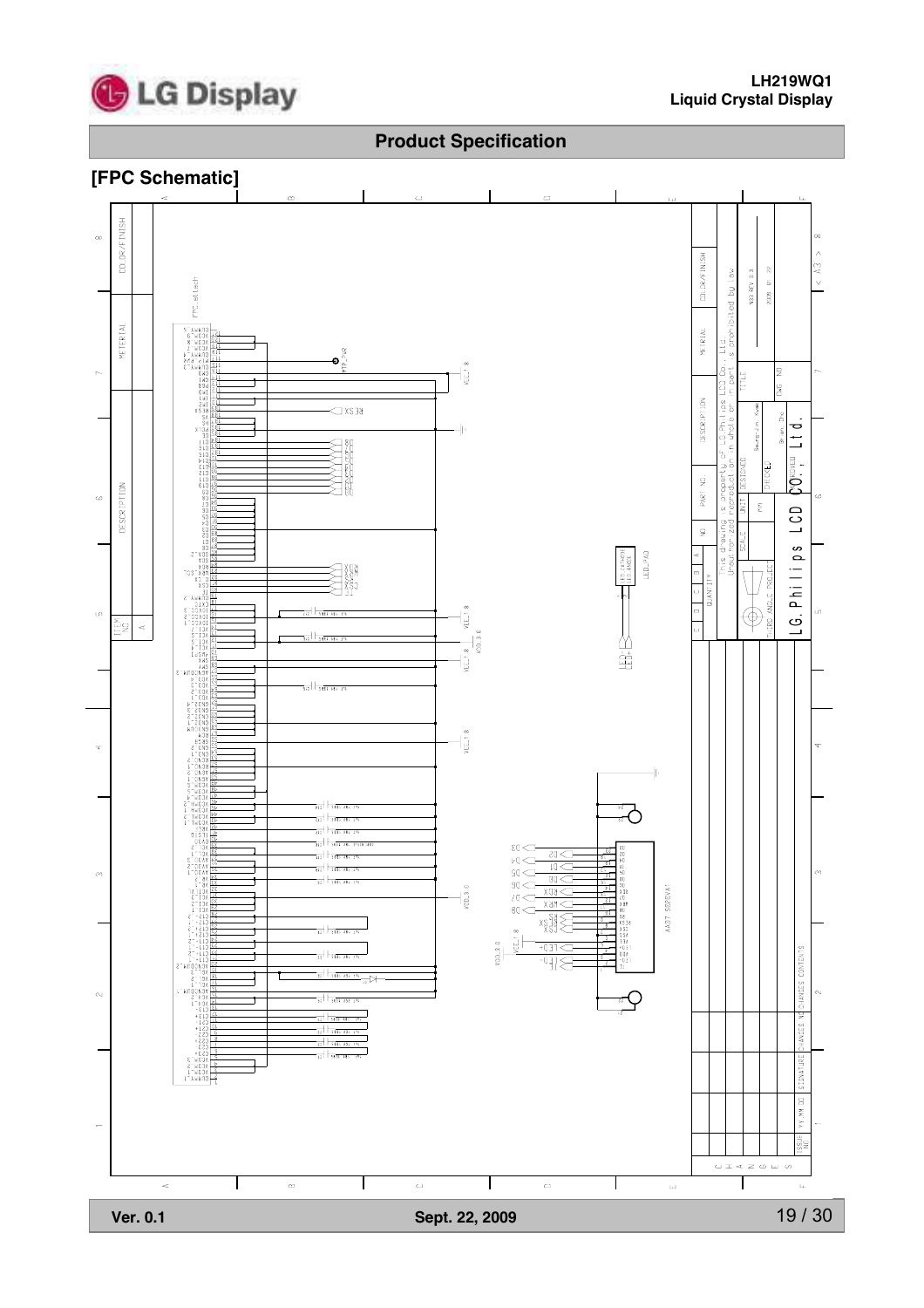

# **6. Application Note**

#### *Software flow chart*

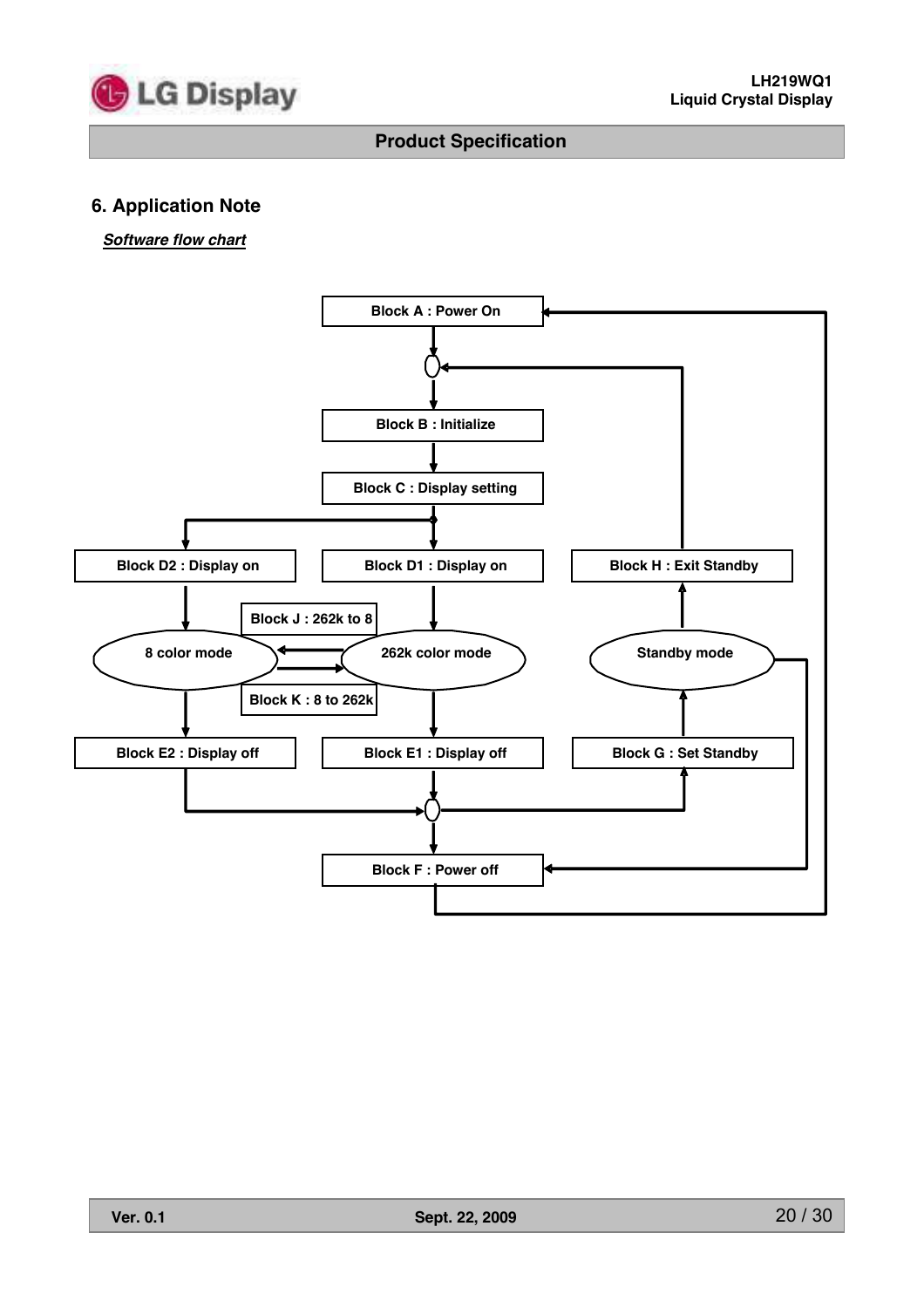

#### **Table 6.1 Block A : Power off & Reset**

| <b>Step</b> | Command<br><b>Parameter</b> | <b>Command name</b> | <b>Operation</b> |  |
|-------------|-----------------------------|---------------------|------------------|--|
|             |                             | $IOVCC(1.8V)$ on    |                  |  |
|             |                             | $VCI(3.0V)$ on      |                  |  |
|             |                             | $RESX = 0$          |                  |  |
|             | Wait 1ms                    |                     |                  |  |
|             | $RESX = 1$                  |                     |                  |  |
|             |                             | Wait 5ms            |                  |  |

#### **Table 6.2 Block B : Initialize**

| <b>Step</b> | <b>Command</b><br><b>Parameter</b> | <b>Command name</b> | <b>Operation</b> |  |
|-------------|------------------------------------|---------------------|------------------|--|
|             | 11                                 | Sleep Out           | Send SLPOUT      |  |
|             |                                    | Wait 120ms          |                  |  |

#### **Table 6.3 Block C : Display settings**

| <b>Step</b>     | Command<br>Parameter | <b>Command name</b>                    | <b>Operation</b>         |
|-----------------|----------------------|----------------------------------------|--------------------------|
| $\overline{1}$  | 35                   | Tearing effect on                      |                          |
|                 | 00                   |                                        |                          |
| $\overline{2}$  | 36                   | Memory Data Access Control             | Send MADCTL              |
|                 | 00                   |                                        | Send P1:MX=0, RGB=0      |
| 3               | 3A                   | Interface Pixel Format                 | Send COLMOD              |
|                 | 66                   |                                        | Send P1: VIPF[3:0]=0x06, |
|                 |                      |                                        | IFPF[2:0]=0x06           |
| $\overline{4}$  | 2A                   | Row Address Set                        | Send CASET               |
|                 | 00                   |                                        | Send P1:XS[15:8]=0x00    |
|                 | 00                   |                                        | Send P2:XS[7:0]=0x00     |
|                 | 00                   |                                        | Send P3:XE[15:8]=0x00    |
|                 | EF                   |                                        | Send P4:XE[7:0]=0xEF     |
| $\overline{5}$  | $\overline{2B}$      | Row Address Set                        | <b>Send RASET</b>        |
|                 | 00                   |                                        | Send P1:YS[15:8]=0x00    |
|                 | 00                   |                                        | Send P2:YS[7:0]=0x00     |
|                 | 01                   |                                        | Send P3:YE[15:8]=0x01    |
|                 | 77                   |                                        | Send P4:YE[7:0]=0x77     |
| $\,6\,$         | B <sub>1</sub>       | Set Division ratio for internal clocks | Send FRMCTR1             |
|                 | 11                   | of Normal mode                         | Send P1:DIVA[4:0]=0x11   |
|                 | 1B                   |                                        | Send P2:VBPA[6:0]=0x1B   |
| 7               | $\overline{B2}$      | Set Division ratio for internal clocks | Send FRMCTR2             |
|                 | 11                   | of Idle mode                           | Send P1:DIVB[4:0]=0x11   |
|                 | 1B                   |                                        | Send P2:VBPB[6:0]=0x1B   |
| $\overline{8}$  | <b>B3</b>            | Set Division ratio for internal clocks | Send FRMCTR3             |
|                 | 11                   | of Partial mode                        | Send P1:DIVC[4:0]=0x11   |
|                 | 1B                   |                                        | Send P2:VBPC[6:0]=0x1B   |
| 9               | <b>B4</b>            | Inversion control                      | Send INVCTR              |
|                 | 02                   |                                        | Send P1:NLB=1            |
|                 |                      |                                        |                          |
| 10              | B <sub>6</sub>       | Display Function set 5                 | Send DISSET5             |
|                 | 01                   |                                        | Send P1:EQ[1:0]=0x01     |
|                 | 02                   |                                        | Send P2:PT[1:0]=0x02     |
| $\overline{11}$ | $\overline{C}$       | Power control 1                        | Send PWCTR1              |
|                 | 24                   |                                        | Send P1:VRH[5:0]=0x24    |
| $\overline{12}$ | $\overline{C1}$      | Power control 2                        | Send PWCTR2              |
|                 | 02                   |                                        | Send P1:BT[2:0]=0x02     |
|                 | 00                   |                                        | Send P2:VRA[3:0]=0x00    |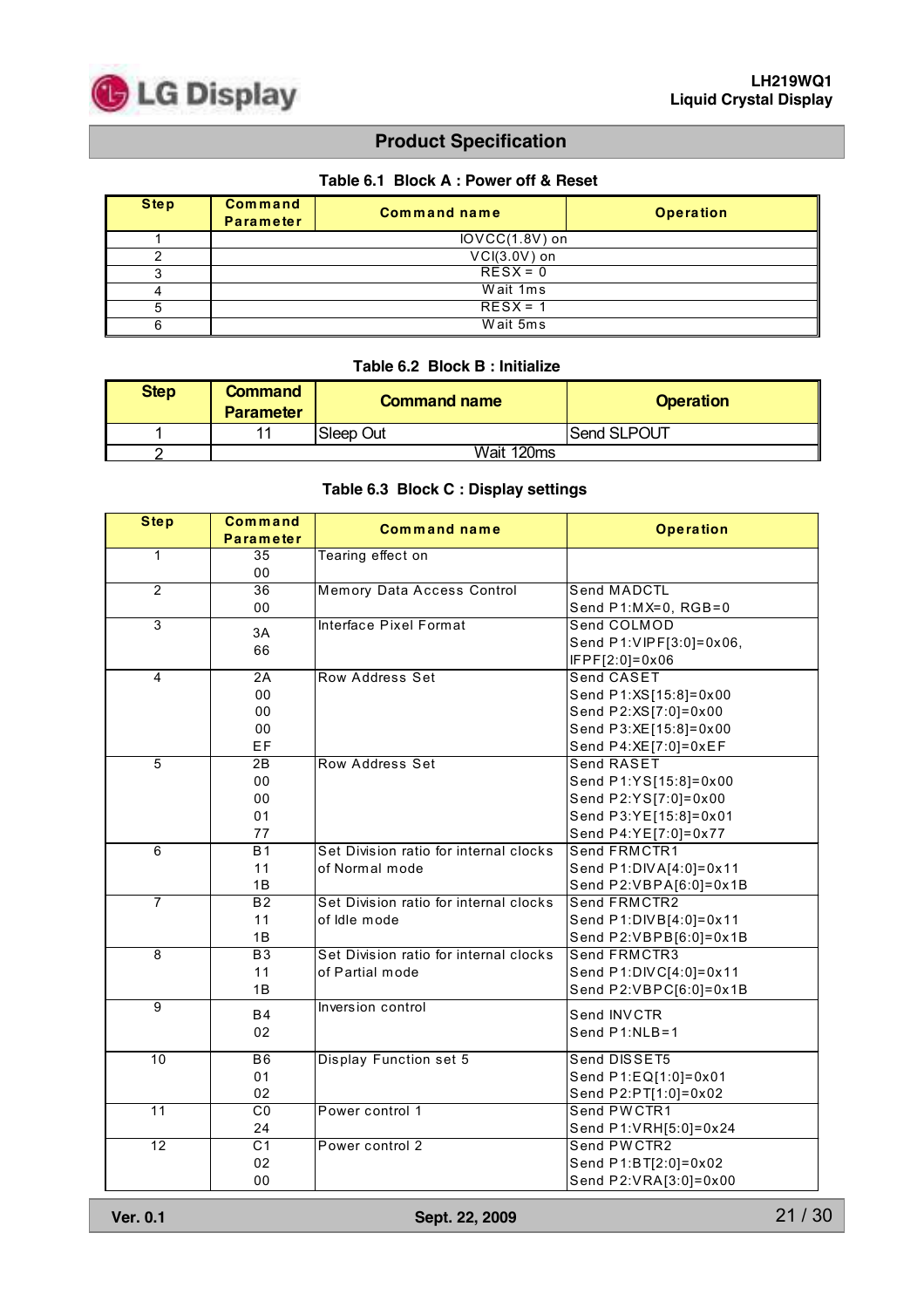

| 13              | C <sub>2</sub>  | Power control 3 (in Normal             | Send PWCTR3            |
|-----------------|-----------------|----------------------------------------|------------------------|
|                 | 05              | mode/Full colors)                      | Send P1:APA[2:0]=0x05  |
|                 | 01              |                                        | Send P2:DCA[2:0]=0x01  |
| 14              | $\overline{C3}$ | Power control 4 (in Idle mode/8-       | Send PWCTR4            |
|                 |                 |                                        |                        |
|                 | 02              | colors)                                | Send P1:APA[2:0]=0x02  |
|                 | 05              |                                        | Send P2:DCA[2:0]=0x05  |
| 15              | $\overline{C4}$ | Power control 5 (in Partial mode/full- | Send PWCTR5            |
|                 | 02              | colors)                                | Send P1:APC[2:0]=0x02  |
|                 | 04              |                                        | Send P2:DCC[2:0]=0x04  |
| 16              | $\overline{C5}$ | <b>VCOM</b> control                    | Send VMCTR1            |
|                 | 14              |                                        | Send P1: VMH[6:0]=0x14 |
|                 | 2E              |                                        | Send P2:VML[6:0]=0x2E  |
| 17              | EA              | Gamma Selection                        |                        |
|                 |                 |                                        | Send GAM_R_SEL         |
|                 | 01              |                                        | Send P1:GAM_R_SEL=1    |
| $\overline{18}$ | E <sub>0</sub>  | Positive RED Gamma Control             | Send GMCTRP0           |
|                 | 27              |                                        | Send P1                |
|                 | 2B              |                                        | Send P2                |
|                 | 2E              |                                        | Send P3                |
|                 | 06              |                                        | Send P4                |
|                 | 0D              |                                        | Send P5                |
|                 | 11              |                                        | Send P6                |
|                 | 28              |                                        | Send P7                |
|                 |                 |                                        |                        |
|                 | 7B              |                                        | Send P8                |
|                 | 35              |                                        | Send P9                |
|                 | 0C              |                                        | Send P10               |
|                 | 20              |                                        | Send P11               |
|                 | 26              |                                        | Send P12               |
|                 | 25              |                                        | Send P13               |
|                 | 28              |                                        | Send P14               |
|                 | 3C              |                                        | Send P15               |
| 19              | E1              | Negative RED Gamma Control             | Send GMCTRN0           |
|                 | 08              |                                        | Send P1                |
|                 | 21              |                                        | Send P2                |
|                 | 26              |                                        | Send P3                |
|                 | 09              |                                        | Send P4                |
|                 |                 |                                        |                        |
|                 | 0F              |                                        | Send P5                |
|                 | 12              |                                        | Send P6                |
|                 | 1F              |                                        | Send P7                |
|                 | 38              |                                        | Send P8                |
|                 | 31              |                                        | Send P9                |
|                 | 0D              |                                        | Send P10               |
|                 | 23              |                                        | Send P11               |
|                 | 29              |                                        | Send P12               |
|                 | 2C              |                                        | Send P13               |
|                 | 2F              |                                        | Send P14               |
|                 |                 |                                        |                        |
|                 | 33              |                                        | Send P15               |
| $\overline{20}$ | E2              | Positive GREEN Gamma Control           | Send GMCTRP1           |
|                 | 27              |                                        | Send P1                |
|                 | 2C              |                                        | Send P2                |
|                 | 2F              |                                        | Send P3                |
|                 | 07              |                                        | Send P4                |
|                 | 0E              |                                        | Send P5                |
|                 | 11              |                                        | Send P6                |
|                 | 29              |                                        | Send P7                |
|                 | 7A              |                                        | Send P8                |
|                 | 35              |                                        | Send P9                |
|                 |                 |                                        |                        |
|                 | 0C              |                                        | Send P10               |
|                 | 20              |                                        | Send P11               |
|                 | 26              |                                        | Send P12               |
|                 | 24              |                                        | Send P13               |
|                 | 29              |                                        | Send P14               |
|                 | 3C              |                                        | Send P15               |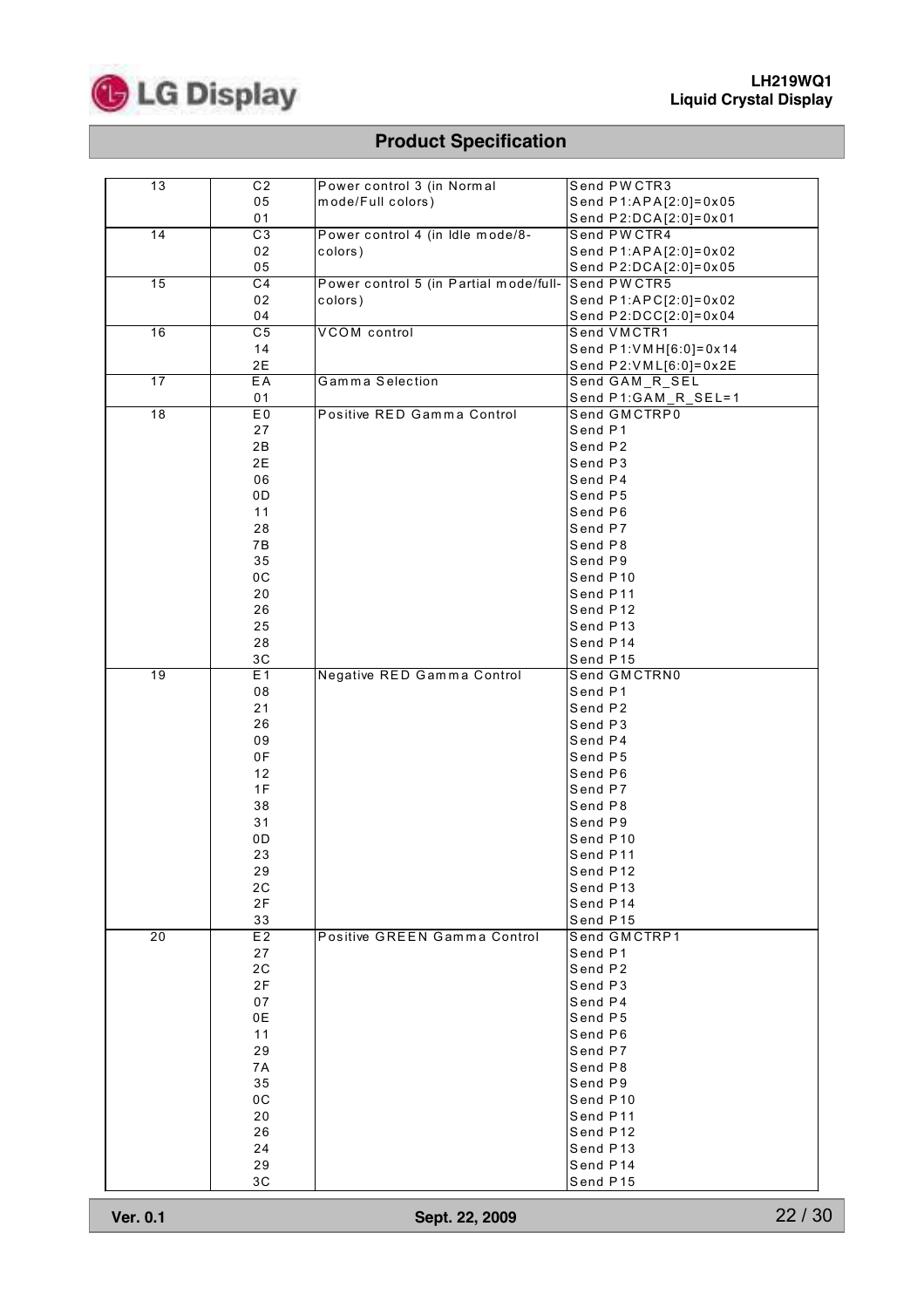

| 21              | E <sub>3</sub> | Negative GREEN Gamma Control       | Send GMCTRN1       |
|-----------------|----------------|------------------------------------|--------------------|
|                 | 08             |                                    | Send P1            |
|                 | 20             |                                    | Send P2            |
|                 | 26             |                                    | Send P3            |
|                 | 09             |                                    | Send P4            |
|                 |                |                                    |                    |
|                 | 0F             |                                    | Send P5            |
|                 | 12             |                                    | Send P6            |
|                 | 1F             |                                    | Send P7            |
|                 | 48             |                                    | Send P8            |
|                 | 30             |                                    | Send P9            |
|                 |                |                                    |                    |
|                 | 0D             |                                    | Send P10           |
|                 | 22             |                                    | Send P11           |
|                 | 28             |                                    | Send P12           |
|                 | 2B             |                                    | Send P13           |
|                 | 2E             |                                    | Send P14           |
|                 |                |                                    |                    |
|                 | 33             |                                    | Send P15           |
| $\overline{22}$ | E4             | Positive BLUE Gamma Control        | Send GMCTRP2       |
|                 | 1F             |                                    | Send P1            |
|                 | 24             |                                    | Send P2            |
|                 |                |                                    |                    |
|                 | 27             |                                    | Send P3            |
|                 | 08             |                                    | Send P4            |
|                 | 0F             |                                    | Send P5            |
|                 | 12             |                                    | Send P6            |
|                 | 25             |                                    | Send P7            |
|                 |                |                                    |                    |
|                 | 7B             |                                    | Send P8            |
|                 | 32             |                                    | Send P9            |
|                 | 0C             |                                    | Send P10           |
|                 | 20             |                                    | Send P11           |
|                 | 26             |                                    | Send P12           |
|                 |                |                                    |                    |
|                 | 20             |                                    | Send P13           |
|                 | 25             |                                    | Send P14           |
|                 |                |                                    |                    |
|                 | 3C             |                                    | Send P15           |
|                 |                |                                    |                    |
| 23              | E5             | Negative BLUE Gamma Control        | Send GMCTRN2       |
|                 | 08             |                                    | Send P1            |
|                 | 24             |                                    | Send P2            |
|                 | 2B             |                                    | Send P3            |
|                 | 09             |                                    | Send P4            |
|                 | 0F             |                                    |                    |
|                 |                |                                    | Send P5            |
|                 | 12             |                                    | Send P6            |
|                 | 22             |                                    | Send P7            |
|                 | 38             |                                    | Send P8            |
|                 | 35             |                                    | Send P9            |
|                 | 0C             |                                    |                    |
|                 |                |                                    | Send P10           |
|                 | 21             |                                    | Send P11           |
|                 | 27             |                                    | Send P12           |
|                 | 33             |                                    | Send P13           |
|                 | 36             |                                    | Send P14           |
|                 |                |                                    |                    |
|                 | 3B             |                                    | Send P15           |
| $\overline{24}$ | F <sub>0</sub> |                                    | Send Eng Mode      |
|                 | AA             |                                    | Send P1            |
|                 | 55             |                                    | Send P2            |
|                 | 25             |                                    | Send P3            |
| 25              | F6             | <b>Enable Sink Current Funtion</b> | Send Test Mode     |
|                 |                |                                    |                    |
|                 | 7F             |                                    | Send P1            |
|                 | 8A             |                                    | Send P2            |
|                 | 34             |                                    | Send P3            |
|                 | ${\bf 00}$     |                                    | Send P4            |
|                 | 04             |                                    | Send P5            |
|                 |                |                                    |                    |
|                 | 26<br>07       |                                    | Send P6<br>Send P7 |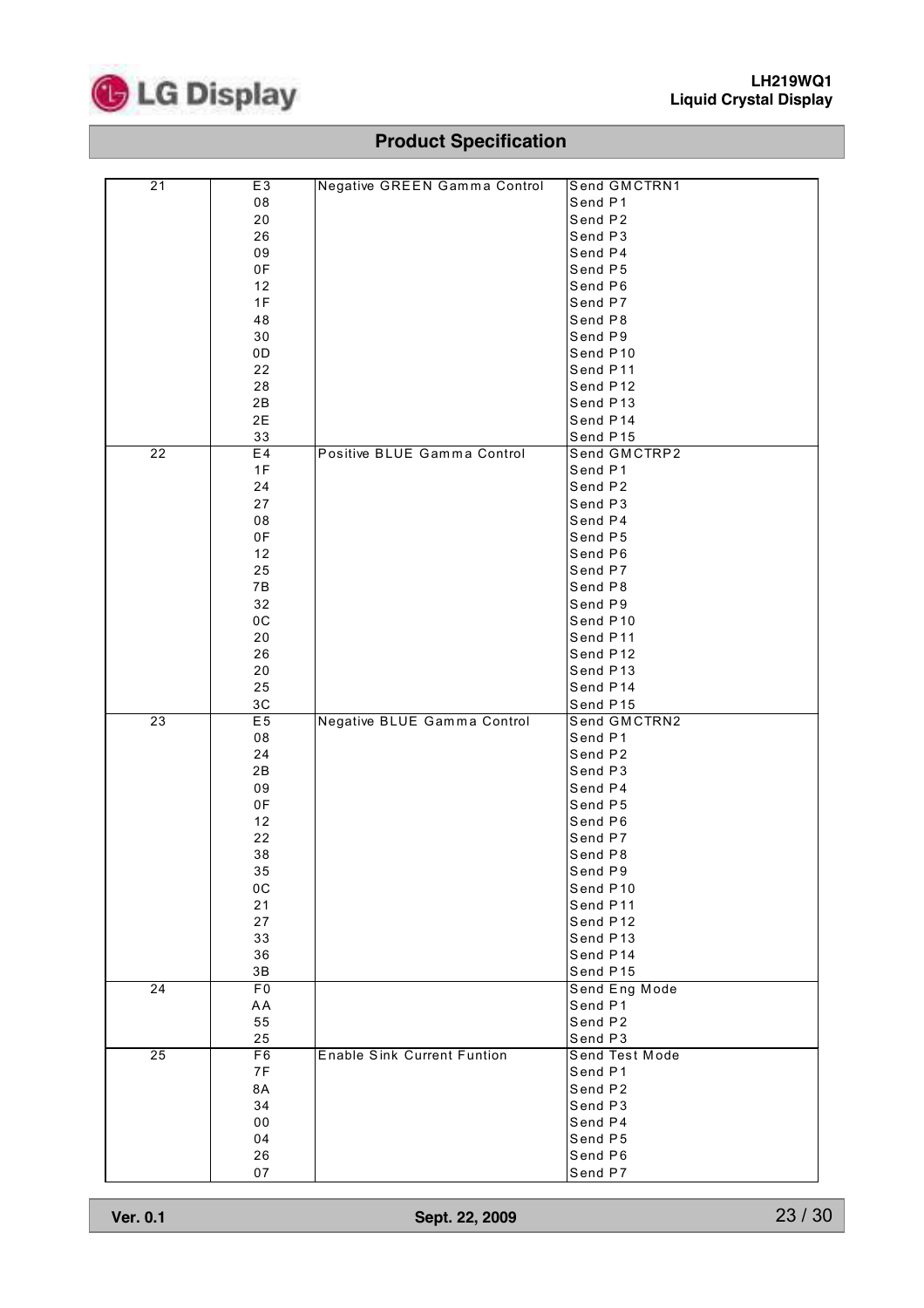

| <b>Step</b> | <b>Command</b><br><b>Parameter</b> | <b>Command name</b>    | <b>Operation</b>  |
|-------------|------------------------------------|------------------------|-------------------|
|             | 2C                                 | Memory write           | lSend RAMWR       |
|             | $***$                              |                        | Send Display data |
|             | 13                                 | Normal display mode on | <b>Send NORON</b> |
|             | 29                                 | Dispay on              | lSend DISPON      |

#### **Table 6.4 Block D1 : Display on into 262k color mode**

#### **Table 6.5 Block D2 : Display on into 8 color mode**

| <b>Step</b> | <b>Command</b><br><b>Parameter</b> | <b>Command name</b> | <b>Operation</b>  |
|-------------|------------------------------------|---------------------|-------------------|
|             | 2C                                 | Memory write        | lSend RAMWR       |
|             | $***$                              |                     | Send Display data |
|             | 39                                 | Idle mode on        | <b>Send IDMON</b> |
|             | 29                                 | Dispay on           | lSend DISPON      |

#### **Table 6.6 Block E1 : Display off into 262k color mode**

| <b>Step</b> | Command<br><b>Parameter</b> | <b>Command name</b> | <b>Operation</b> |
|-------------|-----------------------------|---------------------|------------------|
|             | 28                          | IDisplav off        | Send DISPOFF     |

#### **Table 6.7 Block E2 : Display off into 8 color mode**

| <b>Step</b> | <b>Command</b><br><b>Parameter</b> | <b>Command name</b> | <b>Operation</b>    |
|-------------|------------------------------------|---------------------|---------------------|
|             | 28                                 | Displav off         | <b>Send DISPOFF</b> |
|             | 38                                 | Idle mode off       | <b>Send IDMOFF</b>  |

#### **Table 6.8 Block F : Power off**

| <b>Step</b> | <b>Command</b><br><b>Parameter</b> | <b>Command name</b> | <b>Operation</b> |
|-------------|------------------------------------|---------------------|------------------|
|             | Delay 120ms                        |                     |                  |
|             | $RESX = 0$                         |                     |                  |
|             | Delay 120ms                        |                     |                  |
|             | $VCI(3.0V)$ off                    |                     |                  |
| 5           | IOVCC(1.8V) off                    |                     |                  |

#### **Table 6.9 Block G : Set standby**

| <b>Step</b> | <b>Command</b><br><b>Parameter</b> | <b>Command name</b>         | <b>Operation</b>    |
|-------------|------------------------------------|-----------------------------|---------------------|
|             | F6                                 | Diable Sink Current Funtion | Send Test Mode      |
|             | 7F                                 |                             | Send P1             |
|             | 8A                                 |                             | Send P <sub>2</sub> |
|             | 34                                 |                             | Send P <sub>3</sub> |
|             | 00                                 |                             | Send P4             |
|             | 04                                 |                             | Send P5             |
|             | 26                                 |                             | Send P6             |
|             | 00                                 |                             | Send P7             |
| 2           | 10                                 | Sleep in                    | Send SLPIN          |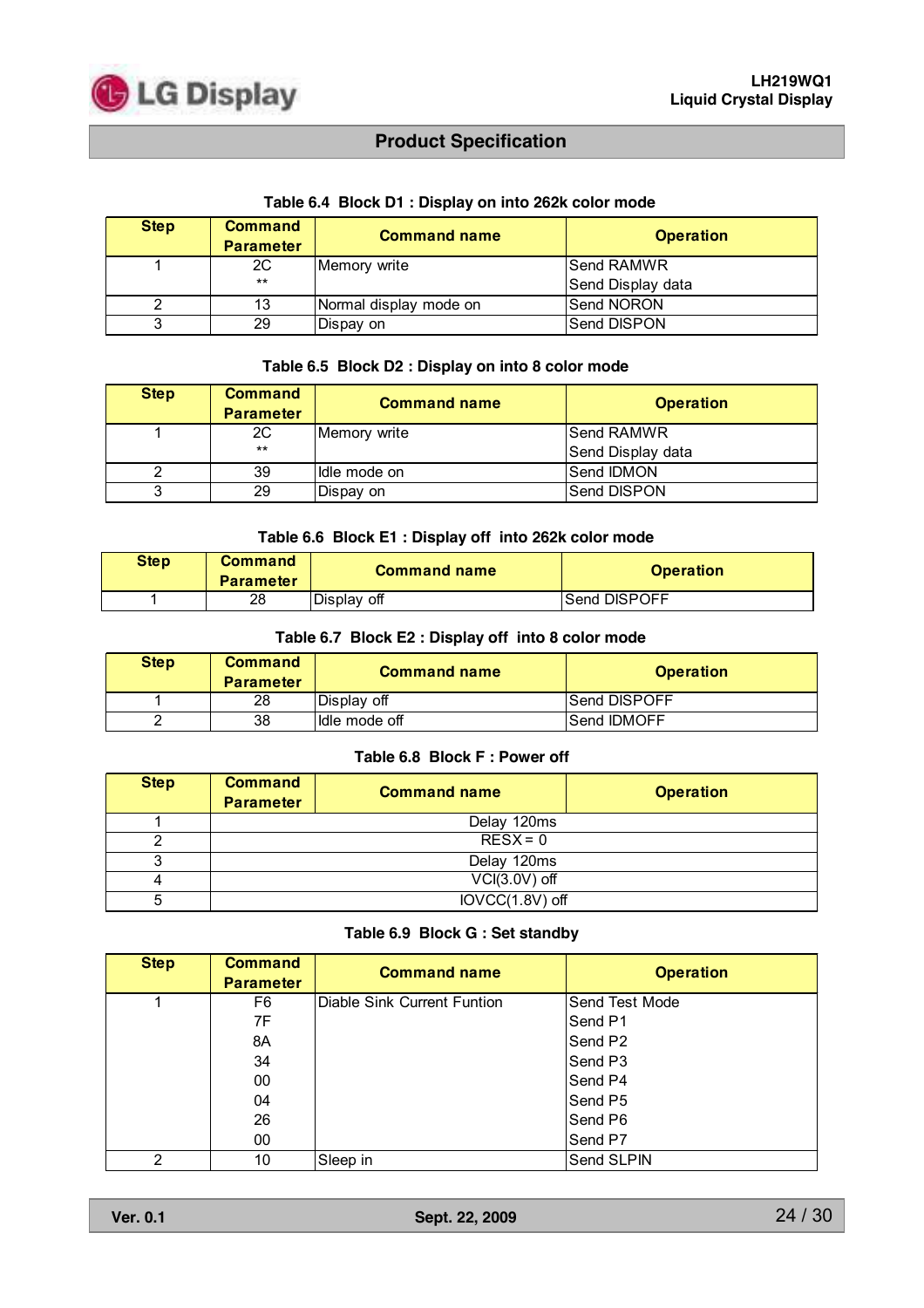

#### **Table 6.10 Block H : Exit standby**

| <b>Step</b> | <b>Command</b><br><b>Parameter</b> | <b>Command name</b> | <b>Operation</b>   |
|-------------|------------------------------------|---------------------|--------------------|
|             |                                    | Delay 120ms         |                    |
|             | 11                                 | Sleep Out           | <b>Send SLPOUT</b> |
|             | Delay 120ms                        |                     |                    |

#### **Table 6.11 Block J : 262k to 8 color mode**

| <b>Step</b> | <b>Command</b><br><b>Parameter</b> | <b>Command name</b>         | <b>Operation</b>    |
|-------------|------------------------------------|-----------------------------|---------------------|
|             | 39                                 | Idle mode on                | Send IDMON          |
| 2           | F6                                 | Diable Sink Current Funtion | Send Test Mode      |
|             | 7F                                 |                             | Send P1             |
|             | 8A                                 |                             | Send P <sub>2</sub> |
|             | 34                                 |                             | Send P3             |
|             | 00                                 |                             | Send P4             |
|             | 04                                 |                             | Send P <sub>5</sub> |
|             | 26                                 |                             | Send P6             |
|             | 00                                 |                             | Send P7             |

#### **Table 6.12 Block K : 8 to 262k color mode**

| <b>Step</b> | <b>Command</b><br><b>Parameter</b> | <b>Command name</b>                | <b>Operation</b>    |
|-------------|------------------------------------|------------------------------------|---------------------|
|             | F6                                 | <b>Enable Sink Current Funtion</b> | Send Test Mode      |
|             | 7F                                 |                                    | Send P1             |
|             | 8A                                 |                                    | Send P <sub>2</sub> |
|             | 34                                 |                                    | Send P <sub>3</sub> |
|             | 00                                 |                                    | Send P4             |
|             | 04                                 |                                    | Send P <sub>5</sub> |
|             | 26                                 |                                    | Send P6             |
|             | 07                                 |                                    | Send P7             |
| 2           | 38                                 | Idle mode off                      | Send IDMOFF         |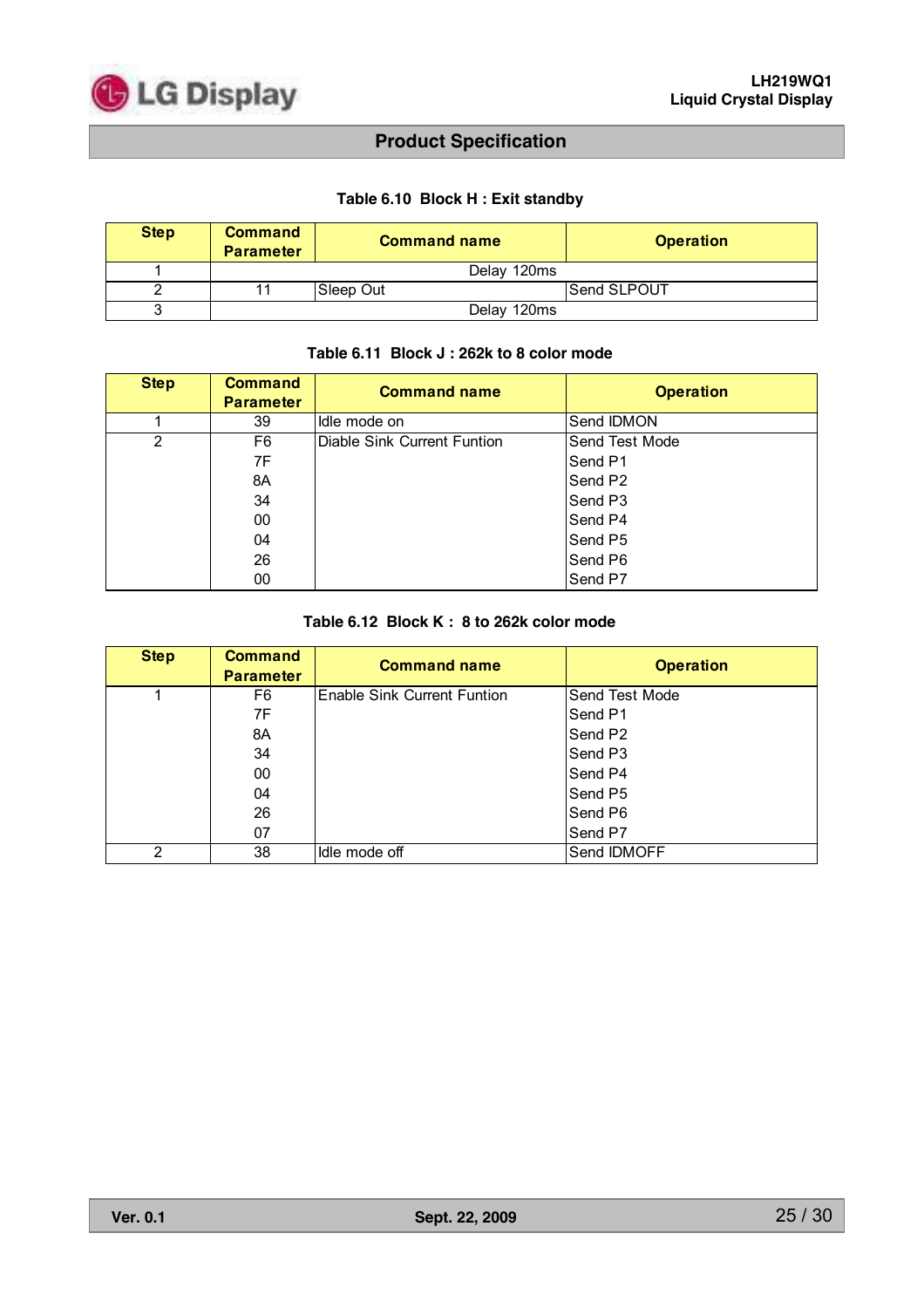

# **7. RELIABLITY TEST**

### 7-1. RELIABLITY TEST

| No.            | <b>Test Items</b>                            | <b>Test Condition</b>                                                                                                                                      | <b>Remark</b> |
|----------------|----------------------------------------------|------------------------------------------------------------------------------------------------------------------------------------------------------------|---------------|
| $\mathbf{1}$   | Low Temperature Storage                      | Ta=-30℃ 240hrs                                                                                                                                             |               |
| 2              | High Temperature Storage                     | Ta=70℃ 240hrs                                                                                                                                              |               |
| 3              | Low Temperature Operation                    | Ta=-10℃ 240hrs                                                                                                                                             |               |
| 4              | <b>High Temperature Operation</b>            | Ta=60℃ 240hrs                                                                                                                                              |               |
| 5              | High Temperature and High Humidity Operation | Ta=40℃ 95%RH 240hrs                                                                                                                                        |               |
| 6              | High temperature and Humidity Storage        | Ta=60℃ 90%RH 240hrs                                                                                                                                        |               |
| $\overline{7}$ | Low Pressure Non-operating                   | 303hpa(40,000ft), RT, 48hrs                                                                                                                                |               |
| 8              | <b>Heat Shock</b>                            | -30C to +70C, 10 cycles, 1.5h                                                                                                                              |               |
| 9              | <b>Shock Test</b>                            | Half sine wave, 180G, 2ms,<br>1 time shock of X, Y, Z axis                                                                                                 |               |
| 10             | <b>Vibration Test</b>                        | $- X, Y, Z: 1hr(axis, sweep)$<br>- Acceleration: 10mm/4.4G/2.5G<br>the amplitude is 10mm<br>- Sweep range: 5~15Hz/10mm P-P/<br>16~30Hz/4.4G, 30~300Hz/2.5G |               |

{ Result Evaluation Criteria }

TFT-LCD Panel should be at room temperature for 2 hours after the reliability test is over. There should be no particular change which might affect the practical display function and the display quality should be conducted under normal operating condition.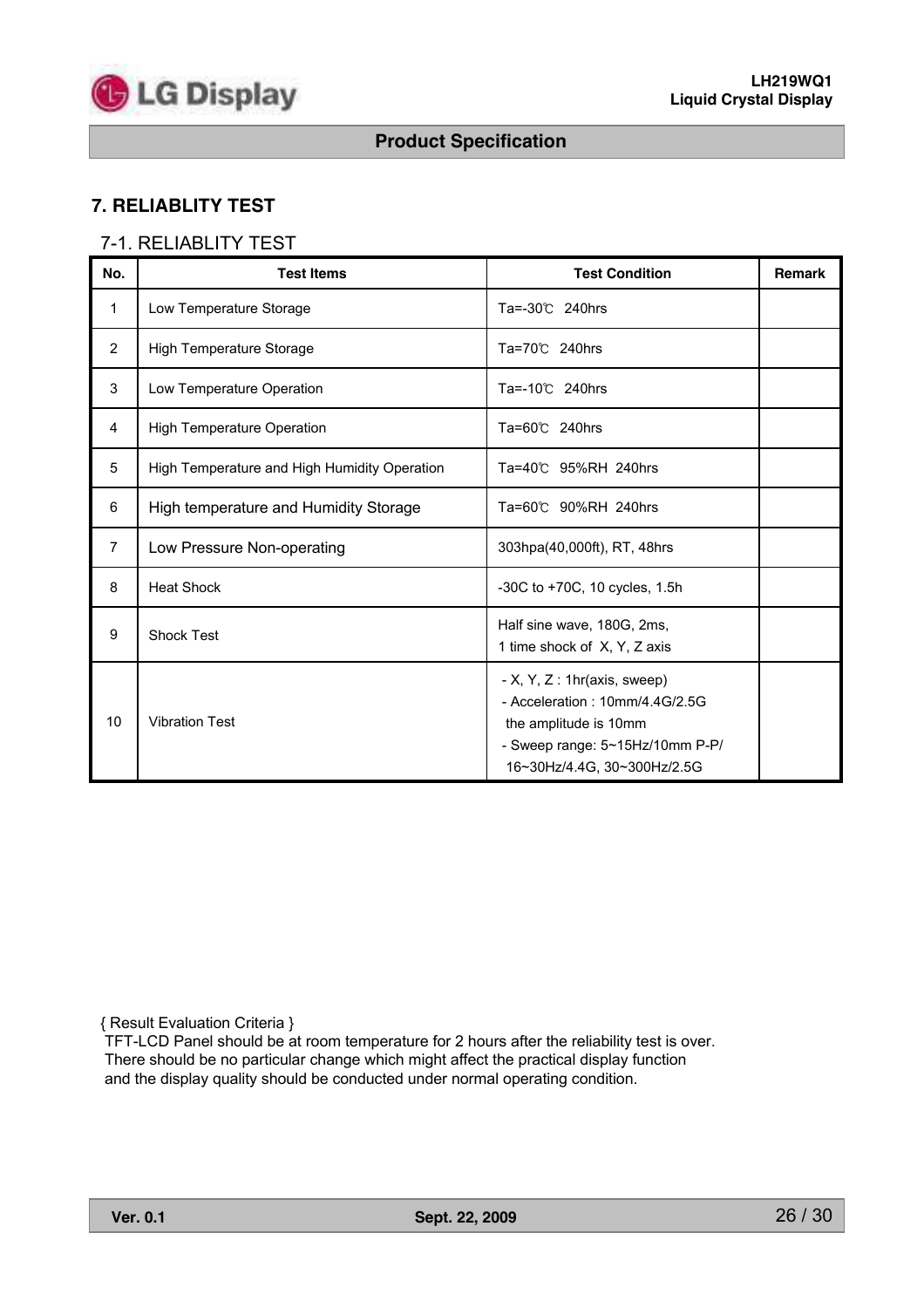

# **8. PACKING**

- a) Package quantity in one box : 500 pcs
- b) Box Size : 475mm X 348mm X 210mm
- c)  $1Box = 20$ (Full tray) + 1 (dummy / top tray) = 21 tray



| No. | <b>Description</b> | <b>Material</b>  |
|-----|--------------------|------------------|
|     | Module             |                  |
| 2   | Packing, tray      | PET(0.8t)        |
| 3   | Bag                | PE 560x830       |
| 4   | <b>Box</b>         | SWR4             |
| 5   | Tape               | OPP 70MMx300m    |
| 6   | .abel              | Art Paper 100x70 |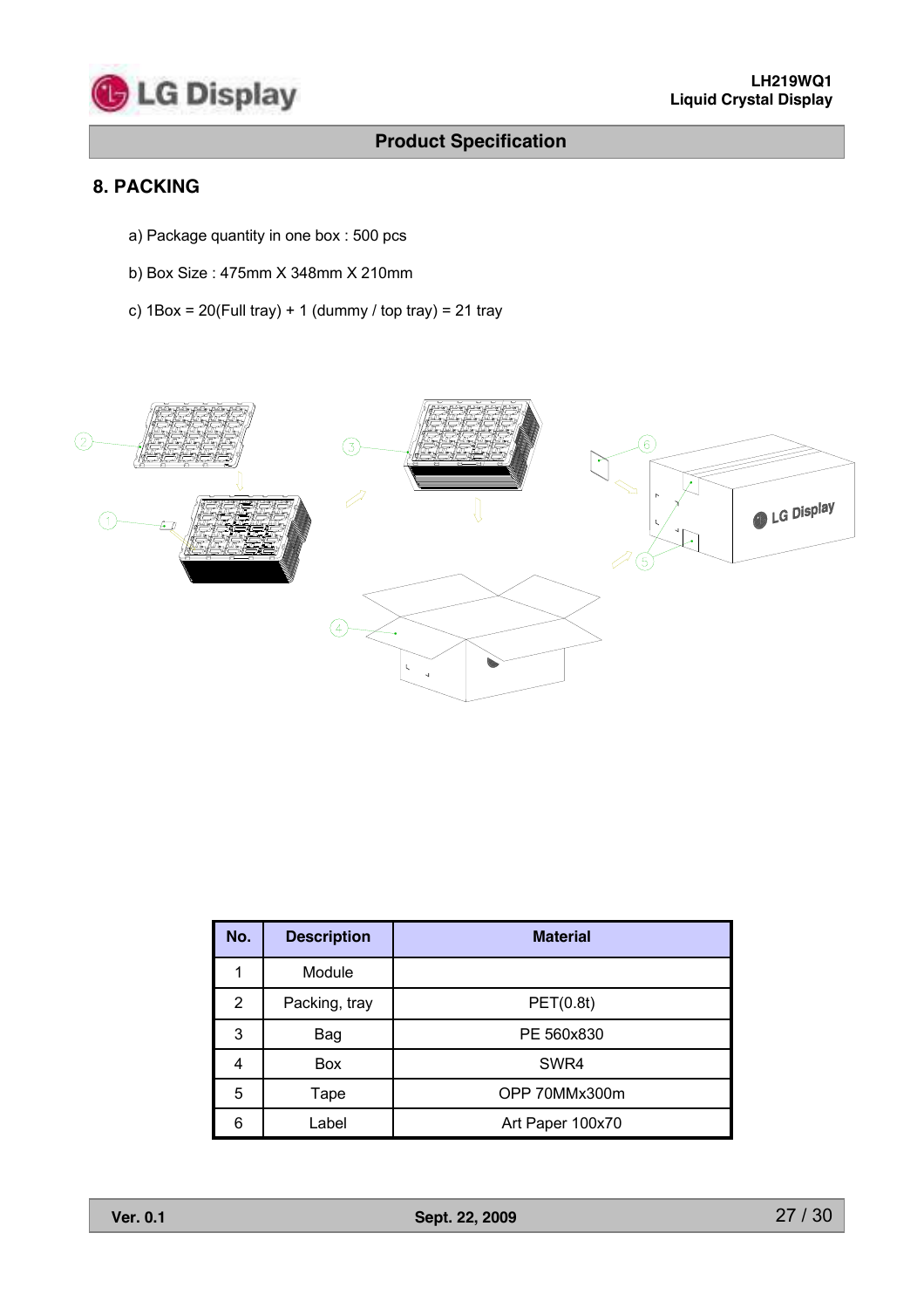

# **9. PRECAUTIONS**

Please pay attention to the following when you use this TFT LCD module.

# 9-1. ASSEMBLY PRECAUTIONS

- (1) Please attach a transparent protective plate to the surface in order to protect the polarizer. Transparent protective plate should have sufficient strength in order to the resist external force.
- (2) You should adopt radiation structure to satisfy the temperature specification.
- (3) Acetic acid type and chlorine type materials for the cover case are not desirable because the former generates corrosive gas of attacking the polarizer at high temperature and the latter causes circuit break by electro-chemical reaction.
- (4) Do not touch, push or rub the exposed polarizers with glass, tweezers or anything harder than HB pencil lead. And please do not rub with dust clothes with chemical treatment. Do not touch the surface of polarizer for bare hand or greasy cloth.(Some cosmetics deteriorate the polarizer.)
- (5) When the surface becomes dusty, please wipe gently with absorbent cotton or other soft materials like chamois soaks with petroleum benzine. Normal-hexane is recommended for cleaning the adhesives used to attach front / rear polarizers. Do not use acetone, toluene and alcohol because they cause chemical damage to the polarizer.
- (6) Wipe off saliva or water drops as soon as possible. Their long time contact with polarizer causes deformations and color fading.
- (7) Do not open the case because inside circuits do not have sufficient strength.
- (8) The metal case of a module should be contacted to electrical ground of your system.

### 9-2. OPERATING PRECAUTIONS

- (1) The spike noise causes the mis-operation of circuits. It should be lower than following voltage :  $V=\pm200$ mV(Over and under shoot voltage)
- (2) Response time depends on the temperature.(In lower temperature, it becomes longer.)
- (3) Brightness depends on the temperature. (In lower temperature, it becomes lower.) And in lower temperature, response time(required time that brightness is stable after turned on) becomes longer.
- (4) Be careful for condensation at sudden temperature change. Condensation makes damage to polarizer or electrical contacted parts. And after fading condensation, smear or spot will occur.
- (5) When fixed patterns are displayed for a long time, remnant image is likely to occur.
- (6) Module has high frequency circuits. Sufficient suppression to the electromagnetic interference shall be done by system manufacturers. Grounding and shielding methods may be important to minimized the interference.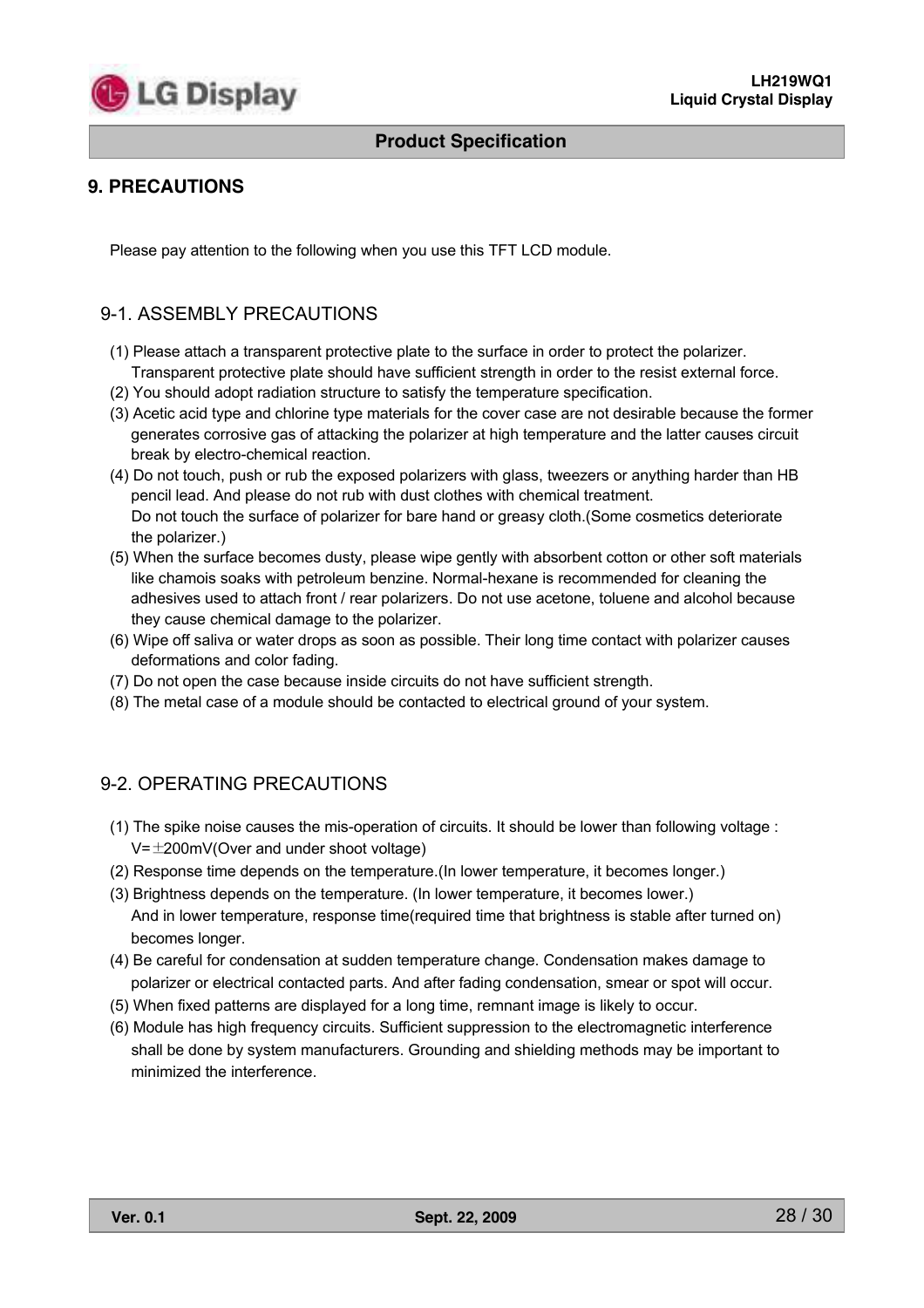

#### 9-3. ELECTROSTATIC DISCHARGE CONTROL

Since a module is composed of electronic circuits, it is not strong to electrostatic discharge. Make certain that treatment persons are connected to ground through wrist band etc. And don't touch interface pin directly.

### 9-4. PRECAUTIONS FOR STRONG LIGHT EXPOSURE

Strong light exposure causes degradation of polarizer and color filter.

#### 9-5. STORAGE

When storing modules as spares for a long time, the following precautions are necessary.

- (1) Store them in a dark place. Do not expose the module to sunlight or fluorescent light. Keep the temperature between  $5^{\circ}$ C and  $35^{\circ}$ C at normal humidity.
- (2) The polarizer surface should not come in contact with any other object. It is recommended that they be stored in the container in which they were shipped.

### 9-6. HANDLING PRECAUTIONS FOR PROTECTION FILM

- (1) When the protection film is peeled off, static electricity is generated between the film and polarizer. This should be peeled off slowly and carefully by people who are electrically grounded and with well ion-blown equipment or in such a condition, etc.
- (2) The protection film is attached to the polarizer with a small amount of glue. If some stress is applied to rub the protection film against the polarizer during the time you peel off the film, the glue is apt to remain on the polarizer.

Please carefully peel off the protection film without rubbing it against the polarizer.

- (3) When the module with protection film attached is stored for a long time, sometimes there remains a very small amount of glue still on the polarizer after the protection film is peeled off.
- (4) You can remove the glue easily. When the glue remains on the polarizer surface or its vestige is recognized, please wipe them off with absorbent cotton waste or other soft material like chamois soaked with normal-hexane.